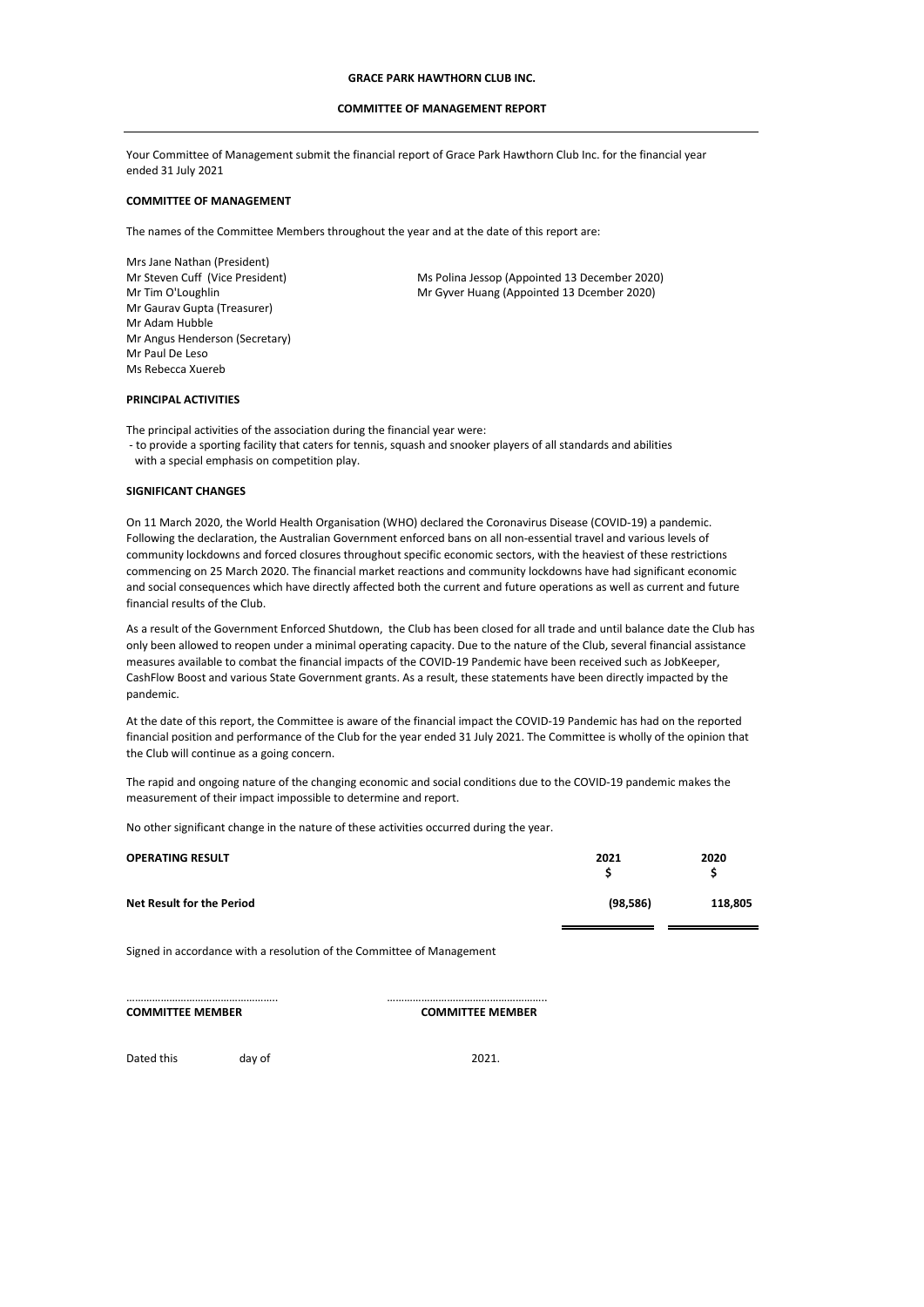# **GRACE PARK HAWTHORN CLUB INC. FOR THE YEAR ENDED 31 JULY 2021 STATEMENT OF COMPREHENSIVE INCOME**

|                                                | <b>Note</b> | 2021<br>\$ | 2020<br>\$ |
|------------------------------------------------|-------------|------------|------------|
| <b>Revenue from Operating Activities</b>       | (2)         | 308,270    | 505,075    |
| Revenue from Non-Operating Activities          | (2)         | 122,693    | 101,195    |
| Bar, Food & Tennis Cost of Sales               |             | (63, 235)  | (80,076)   |
| <b>Employee Benefits Expenses</b>              | (3)         | (163, 921) | (138, 422) |
| Depreciation                                   | (4)         | (104, 891) | (105, 327) |
| <b>Operational Expenses</b>                    | (5)         | (191,070)  | (154, 589) |
| <b>Finance Costs</b>                           | (6)         | (6, 432)   | (9,051)    |
| <b>Net Result for the Year</b>                 |             | (98, 586)  | 118,805    |
| Other Comprehensive Income                     |             |            |            |
| <b>Total Other Comprehensive Income</b>        |             |            |            |
| <b>Comprehensive Result for the Year</b>       |             | (98, 586)  | 118,805    |
| Total Comprehensive Income Attributable to the |             | (98, 586)  | 118,805    |
| Members of the Association                     |             |            |            |

The accompanying notes form part of these financial statements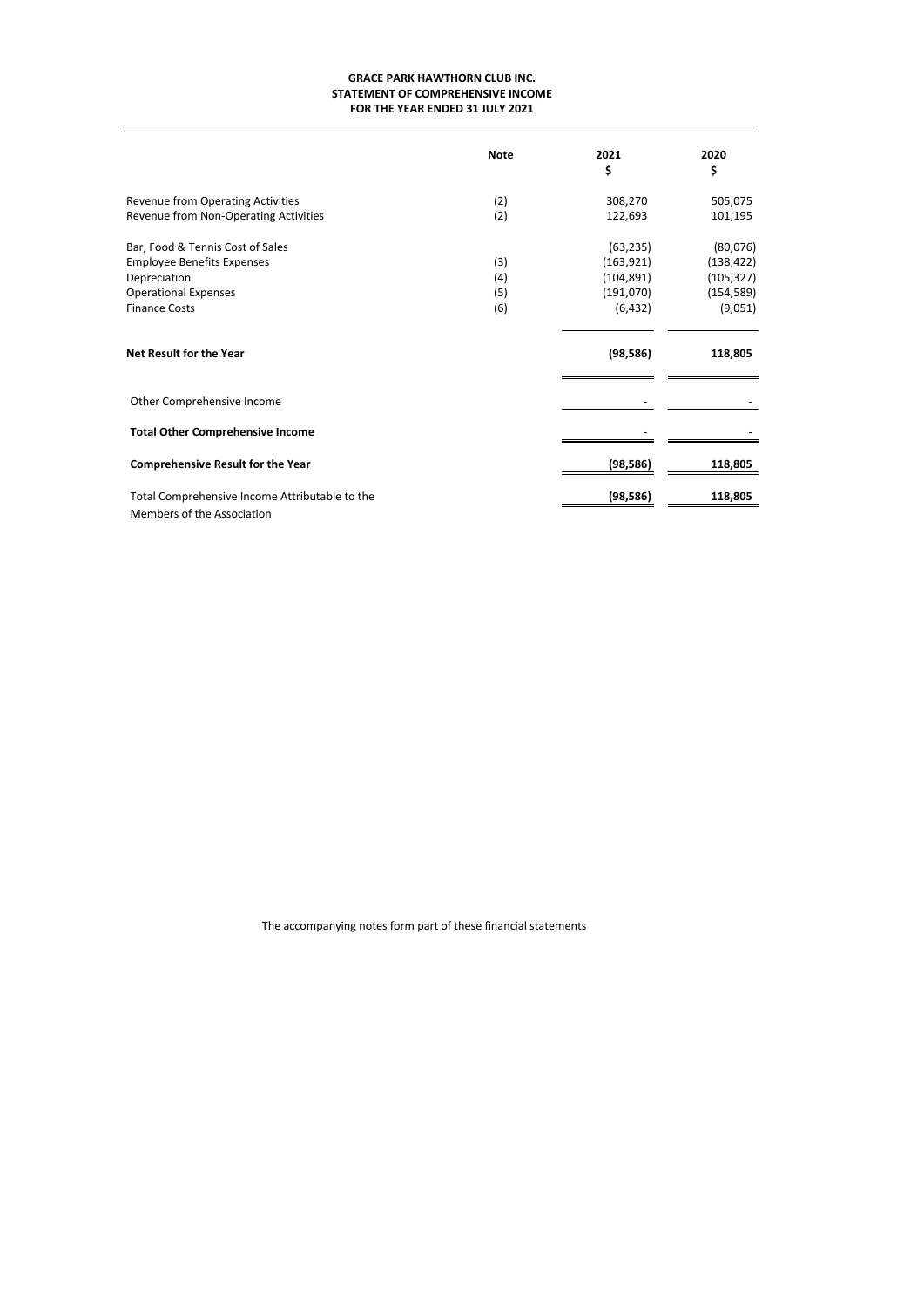# **AS AT 31 JULY 2021 GRACE PARK HAWTHORN CLUB INC. STATEMENT OF FINANCIAL POSITION**

|                                                                                             | <b>Note</b> | 2021<br>\$                       | 2020<br>\$                       |
|---------------------------------------------------------------------------------------------|-------------|----------------------------------|----------------------------------|
| <b>ASSETS</b><br><b>CURRENT ASSETS</b>                                                      |             |                                  |                                  |
| Cash & Cash Equivalents<br>Trade & Other Receivables<br>Amounts Due from ATO<br>Inventories | (7)         | 261,568<br>27<br>1,612<br>11,612 | 223,490<br>302<br>9,000<br>8,540 |
| <b>TOTAL CURRENT ASSETS</b>                                                                 |             | 274,819                          | 241,332                          |
| <b>NON-CURRENT ASSETS</b>                                                                   |             |                                  |                                  |
| Property, Plant and Equipment                                                               | (8)         | 4,614,447                        | 4,660,537                        |
| <b>TOTAL NON-CURRENT ASSETS</b>                                                             |             | 4,614,447                        | 4,660,537                        |
| <b>TOTAL ASSETS</b>                                                                         |             | 4,889,266                        | 4,901,869                        |
| <b>CURRENT LIABILITIES</b>                                                                  |             |                                  |                                  |
| Trade & Other Payables<br>Income in Advance                                                 | (9)         | 10,968<br>116,380                | 27,249                           |
| Provisions                                                                                  | (10)        | 6,138                            | 9,051                            |
| Interest Bearing Liabilities                                                                | (11)        | 9,953                            | 9,832                            |
| TOTAL CURRENT LIABILITIES                                                                   |             | 143,439                          | 46,132                           |
| <b>NON-CURRENT LIABILITIES</b>                                                              |             |                                  |                                  |
| Provisions                                                                                  | (10)        | 708                              | 675                              |
| <b>Interest Bearing Liabilities</b>                                                         | (11)        | 32,823                           | 44,180                           |
| TOTAL NON-CURRENT LIABILITIES                                                               |             | 33,531                           | 44,855                           |
| <b>TOTAL LIABILITIES</b>                                                                    |             | 176,970                          | 90,987                           |
| <b>NET ASSETS</b>                                                                           |             | 4,712,296                        | 4,810,882                        |
| <b>EQUITY</b>                                                                               |             |                                  |                                  |
| <b>Retained Earnings</b>                                                                    |             | 4,712,296                        | 4,810,882                        |
| <b>TOTAL EQUITY</b>                                                                         |             | 4,712,296                        | 4,810,882                        |
| Commitments for Expenditure                                                                 | (12)        |                                  |                                  |

**Commitments for Expenditure** (12)<br>**Contingent Liabilities and Contingent Assets** (13) **Contingent Liabilities and Contingent Assets** 

The accompanying notes form part of these financial statements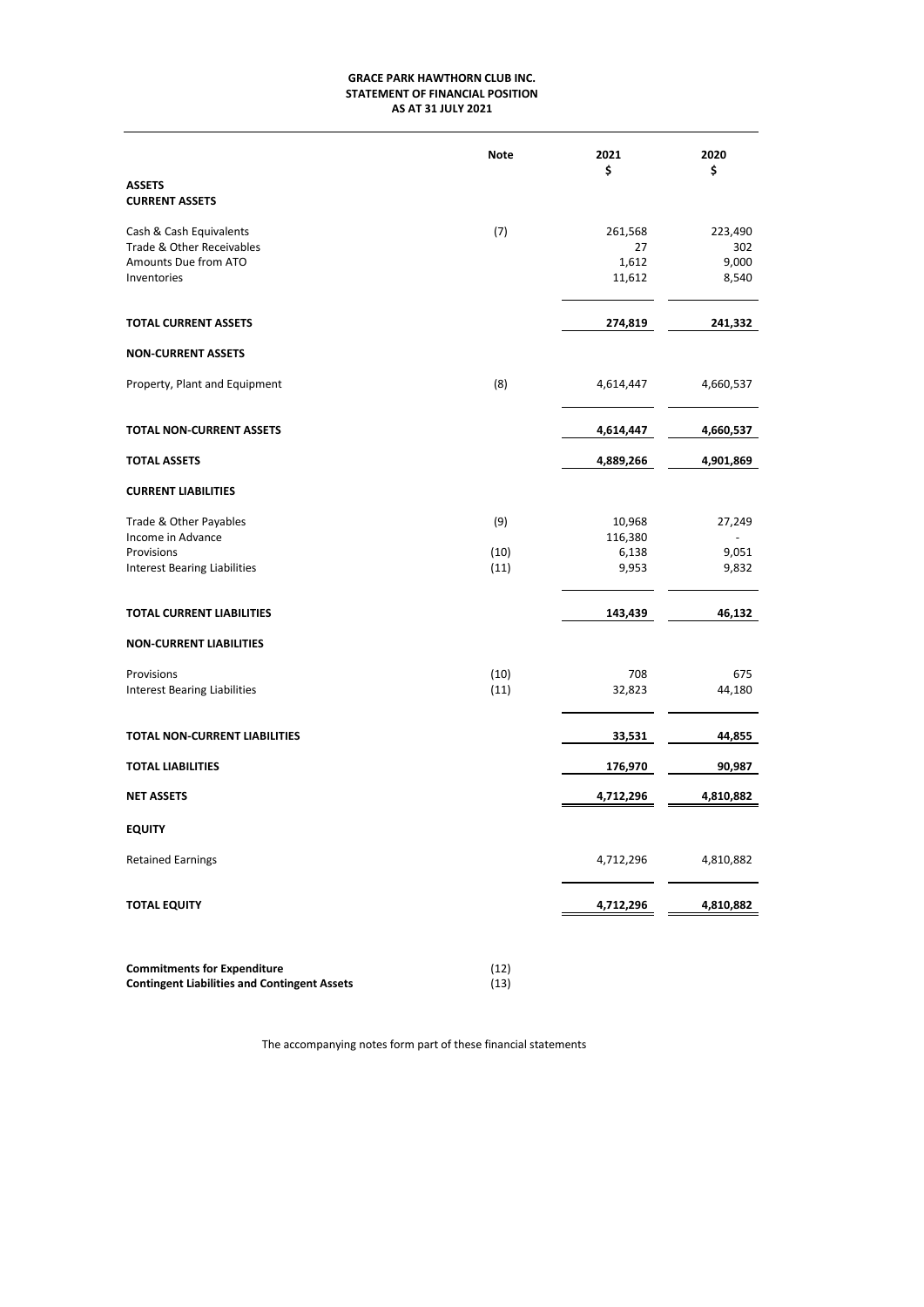# **GRACE PARK HAWTHORN CLUB INC. STATEMENT OF CHANGES IN EQUITY FOR THE YEAR ENDED 31 JULY 2021**

|                                                       | Retained<br><b>Earnings</b><br>\$ | <b>TOTAL</b><br>\$ |  |
|-------------------------------------------------------|-----------------------------------|--------------------|--|
| 2020<br>Balance at beginning of year                  | 4,692,077                         | 4,692,077          |  |
| Net Result for the year<br>Other Comprehensive Income | 118,805                           | 118,805            |  |
| <b>Balance at end of year</b>                         | 4,810,882                         | 4,810,882          |  |
|                                                       | Retained<br><b>Earnings</b><br>\$ | <b>TOTAL</b><br>\$ |  |
| 2021<br>Balance at beginning of year                  | 4,810,882                         | 4,810,882          |  |
| Net Result for the year<br>Other Comprehensive Income | (98, 586)                         | (98, 586)          |  |
| Balance at end of year                                | 4,712,296                         | 4,712,296          |  |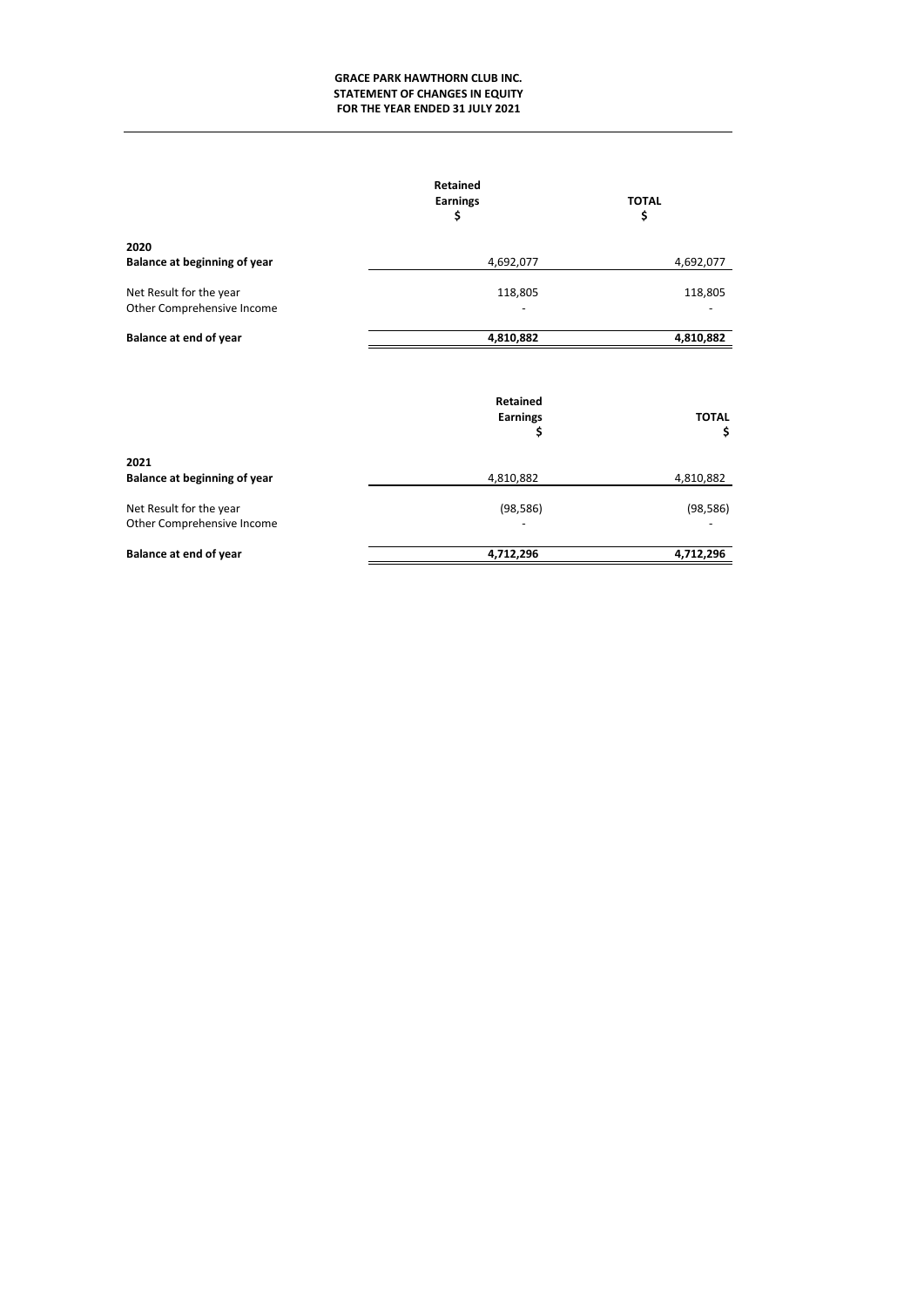# **GRACE PARK HAWTHORN CLUB INC. STATEMENT OF CASH FLOWS FOR THE YEAR ENDED 31 JULY 2021**

|                                                                                                                                                         | <b>Note</b> | 2021<br>\$                                   | 2020<br>\$                                                 |
|---------------------------------------------------------------------------------------------------------------------------------------------------------|-------------|----------------------------------------------|------------------------------------------------------------|
| <b>CASH FLOW FROM OPERATING ACTIVITIES</b>                                                                                                              |             |                                              |                                                            |
| <b>Receipts from Customers</b><br>Receipts from COVID-19<br>Payments to Suppliers<br><b>Payments for Employees</b><br>GST Received From/(Paid to) ATO   |             | 498,818<br>56,188<br>(280,090)<br>(166, 801) | 630,125<br>42,000<br>(269, 131)<br>(136, 286)<br>(41, 562) |
| NET CASH INFLOW/(OUTFLOW) FROM OPERATING<br><b>ACTIVITIES</b>                                                                                           | (16)        | 108,115                                      | 225,146                                                    |
| <b>CASH FLOWS FROM INVESTING ACTIVITIES</b><br>Payment for Property, Plant & Equipment<br>NET CASH INFLOW/(OUTFLOW) FROM INVESTING<br><b>ACTIVITIES</b> |             | (58, 801)<br>(58, 801)                       | (4,607)<br>(4,607)                                         |
| <b>CASH FLOWS FROM FINANCING ACTIVITIES</b><br>Net Proceeds/(Repayment of Borrowings)<br>NET CASH INFLOW/(OUTFLOW) FROM FINANCING<br><b>ACTIVITIES</b>  |             | (11, 236)<br>(11, 236)                       | (56, 773)<br>(56, 773)                                     |
| NET INCREASE/(DECREASE) IN CASH HELD                                                                                                                    |             | 38,078                                       | 163,766                                                    |
| Cash and Cash Equivalents at Beginning of Period<br>CASH AND CASH EQUIVALENTS AT END OF PERIOD                                                          | (16)        | 223,490<br>261,568                           | 59,724<br>223,490                                          |

The accompanying notes form part of these financial statements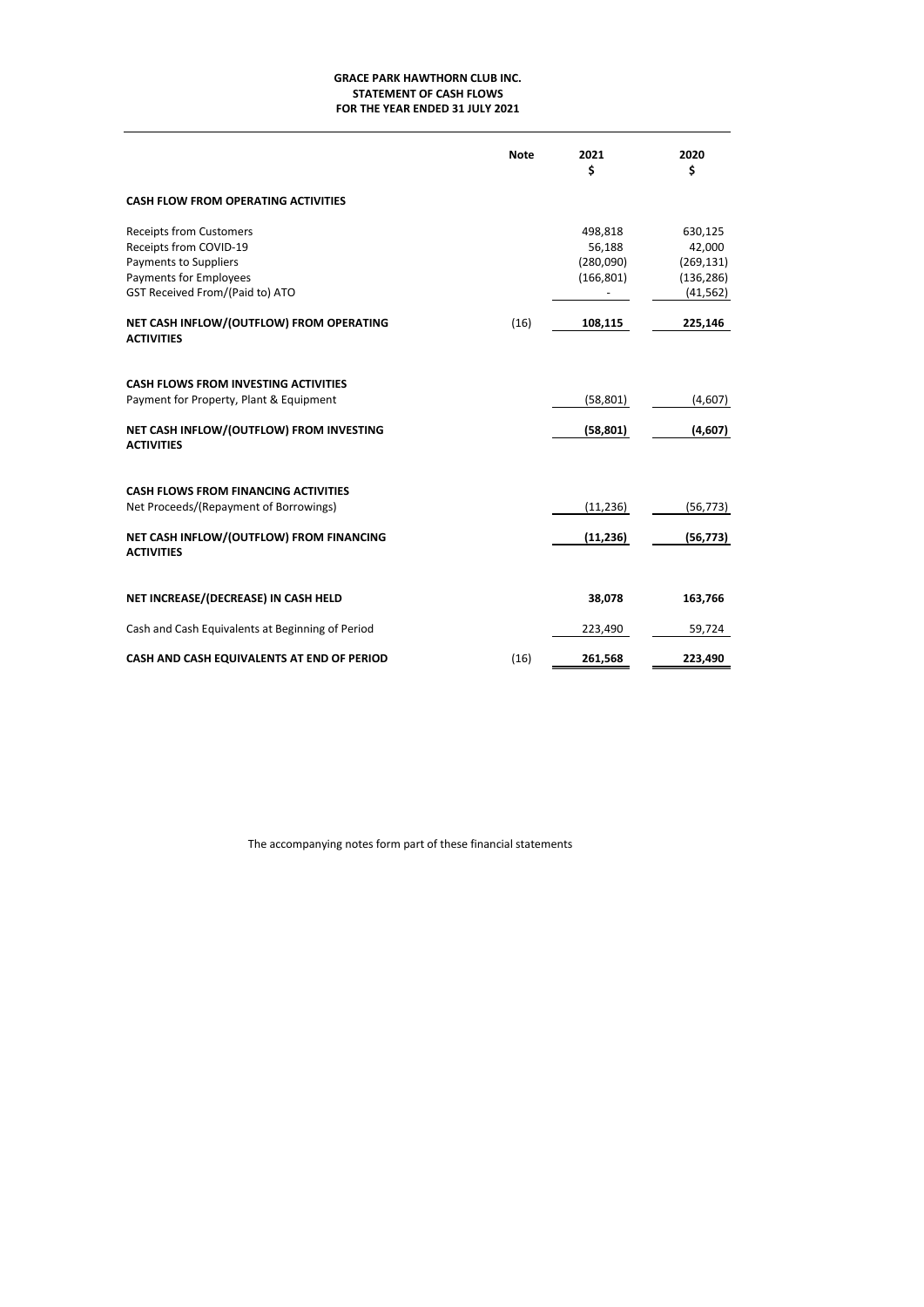### **1. STATEMENT OF SIGNIFICANT ACCOUNTING POLICIES**

The financial statements cover Grace Park Hawthorn Club Inc. as an individual entity. Grace Park Hawthorn Club Inc. is an association incorporated in Victoria and operating pursuant to the *Associations Incorporation Reform Act 2012* .

### **Basis of preparation**

The financial statements are general purpose financial statements which have been prepared in accordance with Australian Accounting Standards (including Australian Accounting Interpretations), and the *Associations Incorporation Reform Act 2012.* The Association is a not-for-profit entity for financial reporting purposes under Australian Accounting Standards.

Australian Accounting Standards set out accounting policies that the AASB has concluded would result in financial statements containing relevant and reliable information about transactions, events and conditions to which they apply. Material accounting policies adopted in the preparation of these financial statements are presented below and have been consistently applied unless stated otherwise.

The financial statements, except for cash flow information, have been prepared on an accrual basis and are based on historical costs, modified where applicable, by the measurement at fair value of selected non-current assets, financial assets and financial liabilities.

#### **(a) Going Concern**

As at 31 July 2021, The Club had Equity, represented by Retained Earnings of \$4,712,296 (\$4,810,882 in 2020). The Club has working capital of \$131,380 (\$195,200 in 2020). The Club recorded a negative Net Result before Other Comprehensive Income of \$98,586 for the year, compared to a Net Result before Other Comprehensive Income of \$118,805 in 2020. There was a Positive Net Cash Flow from Operating Activities of \$108,115 compared to a Positive Cash Flow from Operations in 2020 of \$225,146. There was a positive overall cash movement in 2021 of \$38,078 compared to a positive cash movement of \$163,766 in 2020.

The Club has received COVID-19 relief from Government as the state battles the pandemic, The Club will continue to receive assistance and will rely on increased usage of the Club's tennis and squash facilities to ensure future financial viability. Accordingly, the continuing viability of the Club and its ability to continue as a going concern and meet its debts and commitments as they fall due are dependent upon the Club being successful in:

- continuing to achieve sufficient future cash flows from its operations; and

- obtaining additional funding, capital raising or donations.

The Committee believes that the Club will be successful in achieving the above objectives and accordingly have prepared the financial report on a going concern basis.

At this time, the Committee are of the opinion that no asset is likely to be realised for an amount less than the amount at which it is recorded in the financial report as at 31 July 2021. Accordingly, no adjustments have been made to the financial report relating to the recoverability and the classification of the asset carrying amounts or the amounts and classifications of liabilities that might be necessary should the Club not continue as a going concern.

#### **(b) Reporting Entity Report**

The report includes all the controlled activities of Grace Park Hawthorn Club Inc.

## **(c) Rounding Of Amounts**

All amounts shown in the financial statements are expressed to the nearest \$1.

### **(d) Cash and Cash Equivalents**

Cash and cash equivalents comprise cash on hand, deposits held at call with banks, other short-term highly liquid investments with original maturities of 3 months or less and bank overdrafts. Bank overdrafts are shown within borrowings in current liabilities in the Statement of Financial Position.

For the Statement of Cash Flows presentation purposes, cash and cash equivalents includes bank overdrafts, which are included as current borrowings in the Statement of Financial Position.

#### **(e) Receivables**

Receivables and other debtors include amounts due from members as well as receivables from customers for goods sold in the ordinary course of business. Receivables expected to be collected within 12 months of the end of the reporting period are classified as current assets. All other receivables are classified non-current assets.

Receivables are initially recognised at fair value and subsequently measured at amortised cost, using the effective interest rate method, less any provision for impairment.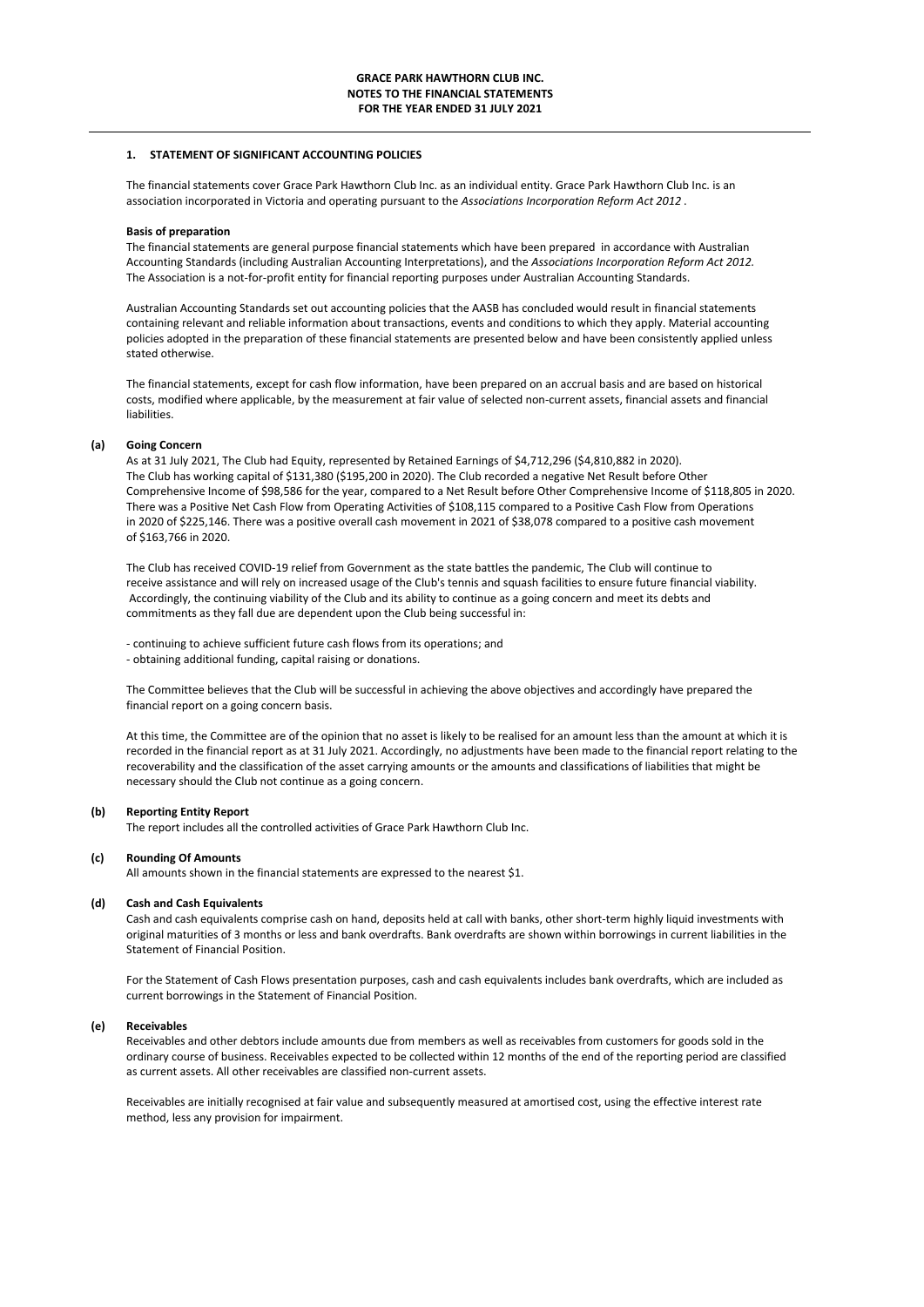#### **(f) Inventories**

Inventories include goods and other property held either for sale or distribution at no or nominal cost in the ordinary course of business operations. It includes land held for sale and excludes depreciable assets.

Inventories held for distribution are measured at cost, adjusted for any loss of service potential. All other inventories, including land held for sale, are measured at the lower of cost and net realisable value.

Bases used in assessing loss of service potential for inventories held for distribution include current replacement cost and technical or functional obsolescence. Technical obsolescence occurs when an item still functions for some or all of the tasks it was originally acquired to do, but no longer matches existing technologies. Functional obsolescence occurs when an item no longer functions the way it did when it was first acquired.

Cost for all other inventory is measured on the basis of weighted average cost.

Inventories acquired for no cost or nominal considerations are measured at current replacement cost at the date of acquisition.

### **(g) Financial Instruments**

Financial instruments arise out of contractual agreements that give rise to a financial asset of one entity and a financial liability or equity instrument of another entity. Due to the nature of the Association's activities, certain financial assets and financial liabilities arise under statute rather than a contract. Such financial assets and financial liabilities do not meet the definition of financial instruments in *AASB 132 Financial Instruments: Presentation.* 

From 1 July 2018, the Association applies AASB 9 and classifies all of its financial assets based on the business model for managing the assets and the asset's contractual terms.

## *Categories of financial assets under AASB 9*

#### **Financial assets at amortised cost**

Financial assets are measured at amortised costs if both of the following criteria are met and the assets are not designated as fair value through net result:

- the assets are held by the Association to collect the contractual cash flows, and
- the assets' contractual terms give rise to cash flows that are solely payments of principal and interests.

These assets are initially recognised at fair value plus any directly attributable transaction costs and subsequently measured at amortised cost using the effective interest method less any impairment. The Association recognises the following assets in this category:

- cash and deposits;
- receivables (excluding statutory receivables); and
- term deposits.

#### **Financial assets at fair value through other comprehensive income**

Debt investments are measured at fair value through other comprehensive income if both of the following criteria are met and the assets are not designated as fair value through net result:

- the assets are held by the Association to achieve its objective both by collecting the contractual cash flows and by selling the financial assets, and
- the assets' contractual terms give rise to cash flows that are solely payments of principal and interests.

Equity investments are measured at fair value through other comprehensive income if the assets are not held for trading and the Association has irrevocably elected at initial recognition to recognise in this category.

These assets are initially recognised at fair value with subsequent change in fair value in other comprehensive income. Upon disposal of these debt instruments, any related balance in the fair value reserve is reclassified to profit or loss. However, upon disposal of these equity instruments, any related balance in fair value reserve is reclassified to retained earnings.

#### **Financial assets at fair value through net result**

Equity instruments that are held for trading as well as derivative instruments are classified as fair value through net result. Other financial assets are required to be measured at fair value through net result unless they are measured at amortised cost or fair value through other comprehensive income as explained above. However, as an exception to those rules above, the Association may, at initial recognition, irrevocably designate financial assets as measured at fair value through net result if doing so eliminates or significantly reduces a measurement or recognition inconsistency ('accounting mismatch') that would otherwise arise from measuring assets or liabilities or recognising the gains and losses on them on different bases.

The Association recognises listed equity securities as mandatorily measured at fair value through net result and designated all of its managed investment schemes as well as certain 5-year government bonds as fair value through net result.

#### **Categories of financial assets previously under AASB 139**

**Loans and receivables and cash** are financial instrument assets with fixed and determinable payments that are not quoted on an active market. These assets and liabilities are initially recognised at fair value plus any directly attributable transaction costs. Subsequent to initial measurement, loans and receivables are measured at amortised cost using the effective interest method (and for assets, less any impairment).

The Association recognises the following assets in this category:

- cash and deposits; and
- receivables (excluding statutory receivables).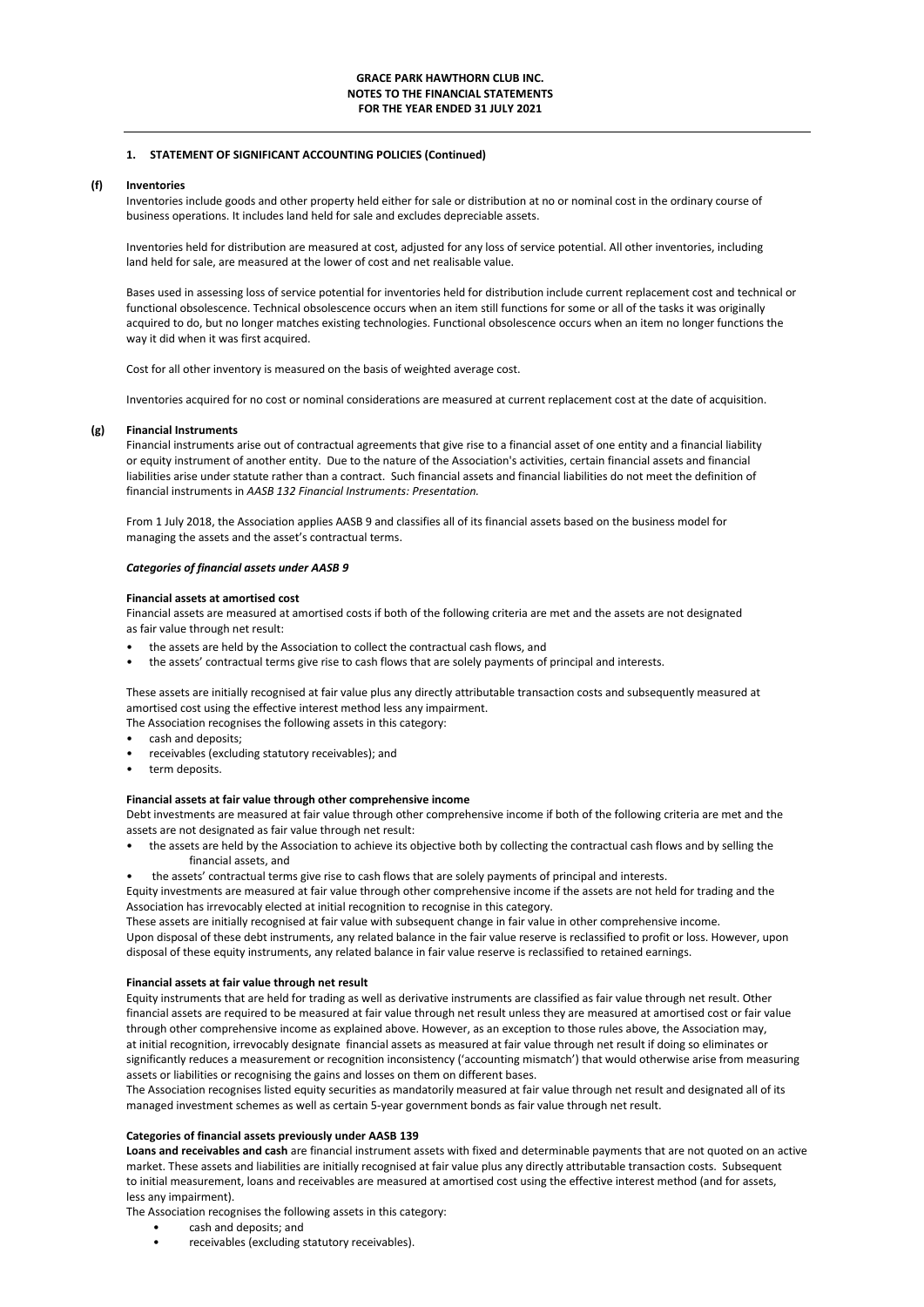### **(g) Financial Instruments (Continued)**

**Financial liabilities at amortised cost** are initially recognised on the date they are originated.

They are initially measured at fair value plus any directly attributable transaction costs.

Subsequent to initial recognition, these financial instruments are measured at amortised cost with any difference between the initial recognised amount and the redemption value being recognised in profit and loss over the period of the interest bearing liability, using the effective interest rate method. The Association recognises the following liabilities in this category:

- payables (excluding statutory payables); and
- borrowings (including finance lease liabilities).

**Derecognition of financial assets:** A financial asset (or, where applicable, a part of a financial asset or part of a group of similar financial assets) is derecognised when the rights to receive cash flows from the asset have expired.

**Derecognition of financial liabilities:** A financial liability is derecognised when the obligation under the liability is discharged, cancelled or expires.

## **Impairment of financial assets**

At the end of each reporting period, the Association assesses whether there is objective evidence that a financial asset or group of financial assets is impaired. All financial instrument assets, except those measured at fair value through profit or loss, are subject to annual review for impairment.

The allowance is the difference between the financial asset's carrying amount and the present value of estimated future cash flows, discounted at the effective interest rate. In assessing impairment of statutory (non-contractual) financial assets, which are not financial instruments, professional judgement is applied in assessing materiality using estimates, averages and other computational methods in accordance with AASB 136 *Impairment of Assets.*

### **(h) Property, Plant and Equipment**

### *Each class of property, plant and equipment is carried at cost or fair value as indicated less, where applicable, any accumulated depreciation and impairment losses.*

Plant and equipment are measured on the cost basis and are therefore carried at cost less accumulated depreciation and any accumulated impairment losses. In the event the carrying amount of plant and equipment is greater than the estimated recoverable amount, the carrying amount is written down to the estimated recoverable amount. A formal assessment of recoverable amount is made when impairment indicators are present.

The cost of fixed assets constructed by the Association includes the cost of materials, direct labour, borrowing costs and an appropriate proportion of fixed and variable overheads.

Subsequent costs are included in the asset's carrying amount or recognised as a separate asset, as appropriate, only when it is probable that future economic benefits associated with the item will flow to the Association and the cost of the item can be measured reliably. All other repairs and maintenance are recognised in the profit or loss during the financial period in which they are incurred.

### **(i) Fair Value of Assets and Liabilities**

The Association measures some of its assets and liabilities at fair value on either a recurring or non-recurring basis, depending on the requirements of the applicable Accounting Standard.

Fair value is the price the Association would receive to sell an asset or would have to pay to transfer a liability in an orderly (i.e. unforced) transaction between independent, knowledgeable and willing market participants at the measurement date.

As fair value is a market-based measure, the closest equivalent observable market pricing information is used to determine fair value. Adjustments to market values may be made having regard to the characteristics of the specific asset or liability. The fair values of assets and liabilities that are not traded in an active market are determined using one or more valuation techniques. These valuation techniques maximise, to the extent possible, the use of observable market data.

To the extent possible, market information is extracted from the principal market for the asset (i.e. the market with the greatest volume and level of activity for the asset or liability). In the absence of such a market, information is extracted from the most advantageous market available to the entity at the reporting date (i.e. The market maximises the receipts from the sale of the asset or minimises the payment made to transfer the liability, after taking into account transaction costs and transport costs).

For non-financial assets, the fair value measurement also takes into account a market participant's ability to use the asset in its highest and best use, or sell it to another market participant that would use the asset in its highest and best use.

The fair value of liabilities and the Association's own equity instruments (excluding those related to share-based payments) arrangements may be valued, where there is no observable market price in relation to the transfer of an identical or similar financial instrument, by reference to observable market information where identical or similar instruments are held as assets. Where the information is not available, other valuation techniques are adopted and, where significant, are detailed in the respective note to the financial statements.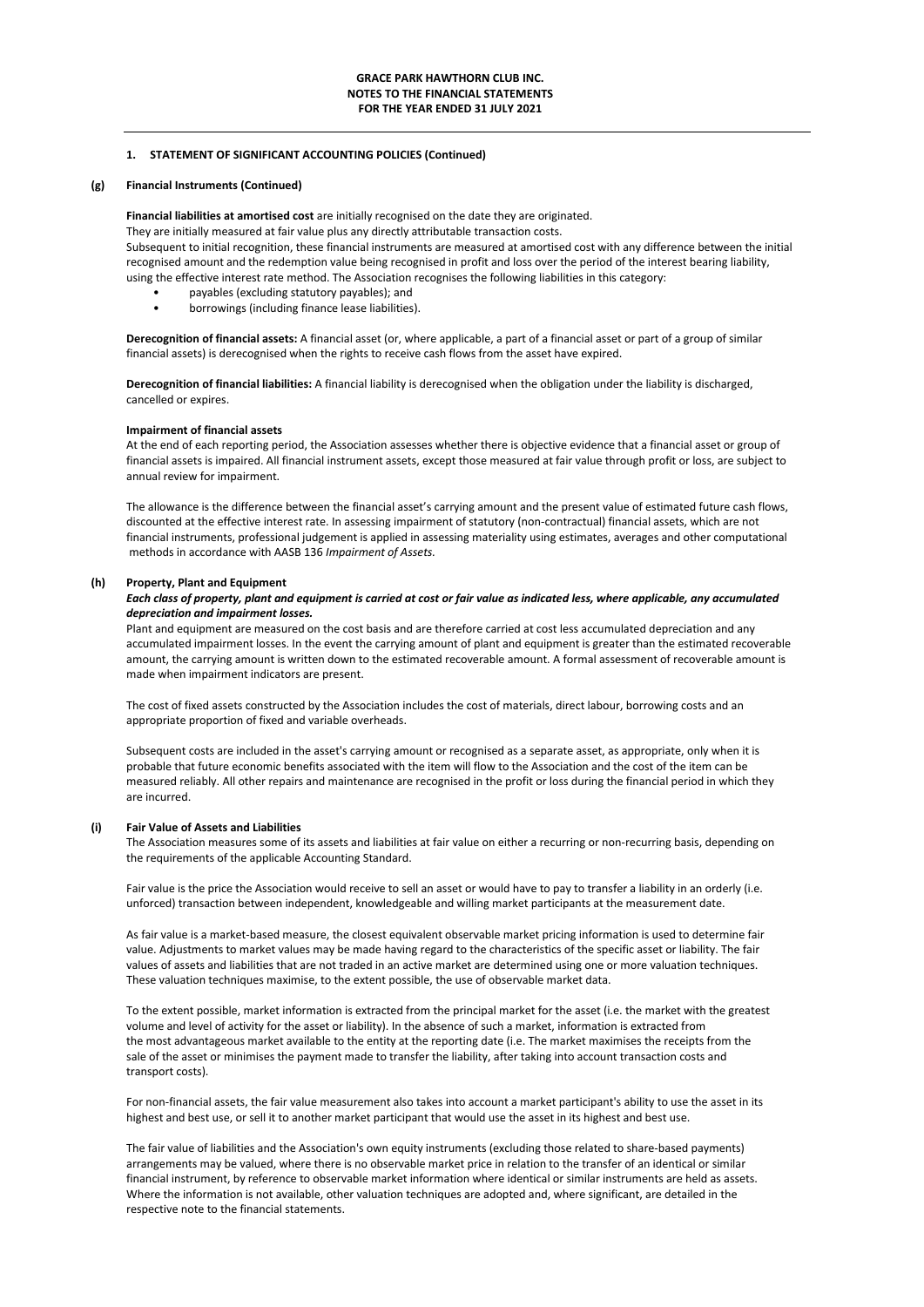#### **(j) Depreciation**

The depreciable amount of all fixed assets, including buildings, is depreciated on a straight-line basis over the asset's useful life commencing from the time the asset is available for use. Leasehold improvements are depreciated over the shorter of either the unexpired period of the lease or the estimated useful life of the improvements.

The following table indicates the depreciation rates of non current assets on which the depreciation charges are based.

| <b>Class of Fixed Asset</b> | Rate         |
|-----------------------------|--------------|
| <b>Buildings</b>            | 2.50%        |
| Tennis Courts & Fences      | 10.00%       |
| Plant & Equipment           | 10% to 22.5% |
| Low Value Pool              | 37.50%       |

#### **(k) Impairment of Assets**

At the end of each reporting period, the Association assesses whether there is any indication that an asset may be impaired. The assessment will consider both external and internal sources of information. If such an indication exists, an impairment test is carried out on the asset by comparing the recoverable amount of the asset, being the higher of the asset's fair value less cost of disposal and value-in-use, to the asset's carrying value. Any excess of the asset's carrying value over its recoverable amount is immediately recognised in profit or loss.

Where the future economic benefits of the asset are not primarily dependent upon the asset's ability to generate net cash inflows and when the Association would, if deprived of the asset, replace its remaining future economic benefits, value in use is determined as the depreciated replacement cost of an asset.

Where it is not possible to estimate the recoverable amount of an individual asset, the Association estimates the recoverable amount of the cash-generating unit to which the asset belongs.

Where an impairment loss on a revalued asset is identified, this is recognised against the revaluation surplus in respect of the same class of asset to the extent that the impairment loss does not exceed the amount in the revaluation surplus for that class of asset.

### **(l) Comparative Figures**

Where necessary comparative figures have been reclassified to facilitate comparisons.

### **(m) Payables**

Payables represent the liability outstanding at the end of the reporting period for goods and services received by the Association during the reporting period that remain unpaid. The balance is recognised as a current liability with the amounts normally paid within 30 days of recognition of the liability.

#### **(n) Goods & Services Tax**

Revenues, expenses and assets are recognised net of the amount of GST, except where the amount of GST incurred is not recoverable from the Australian Taxation Office (ATO).

Receivables and payables are stated inclusive of the amount of GST receivable or payable. The net amount of GST recoverable from, or payable to, the ATO is included with other receivables or payables in the Statement of Financial Position. Cash flows are represented on a gross basis. The GST components of cash flows arising from investing or financing activities which are recoverable from, or payable to, the ATO are presented as operating cash flows included in receipts from customers or payments to suppliers.

## **(o) Employee Benefits**

#### *Short-term employee benefits*

Provision is made for the Association's obligation for short-term employee benefits. Short-term employee benefits are benefits (other than termination benefits) that are expected to be settled wholly before 12 months after the end of the annual reporting period in which the employees render the related service, including wages and salaries. Short-term employee benefits are measured at the (undiscounted) amounts expected to be paid when the obligation is settled.

The Association's obligations for short-term employee benefits such as wages and salaries are recognised as a part of the current trade and other payables in the Statement of Financial Position.

#### *Other long-term employee benefits*

Provision is made for employees' annual leave entitlements not expected to be settled wholly before 12 months after the end of the annual reporting period in which the employees render the related service. Other long-term employee benefits are measured at the present value of the expected future payments to be made to employees. Expected future payments are measured at present value of the expected future payments to be made to employees. Expected future payments incorporate anticipated future wage and salary levels, durations of service and employee departures, and are discounted at rates determined by reference to end-of-reportingperiod market yields or Government bonds that have maturity dates approximating the terms of the obligations. Any remeasurements of other long-term employee benefit obligations due to changes in assumptions are recognised in profit or loss in the periods in which the exchanges occur.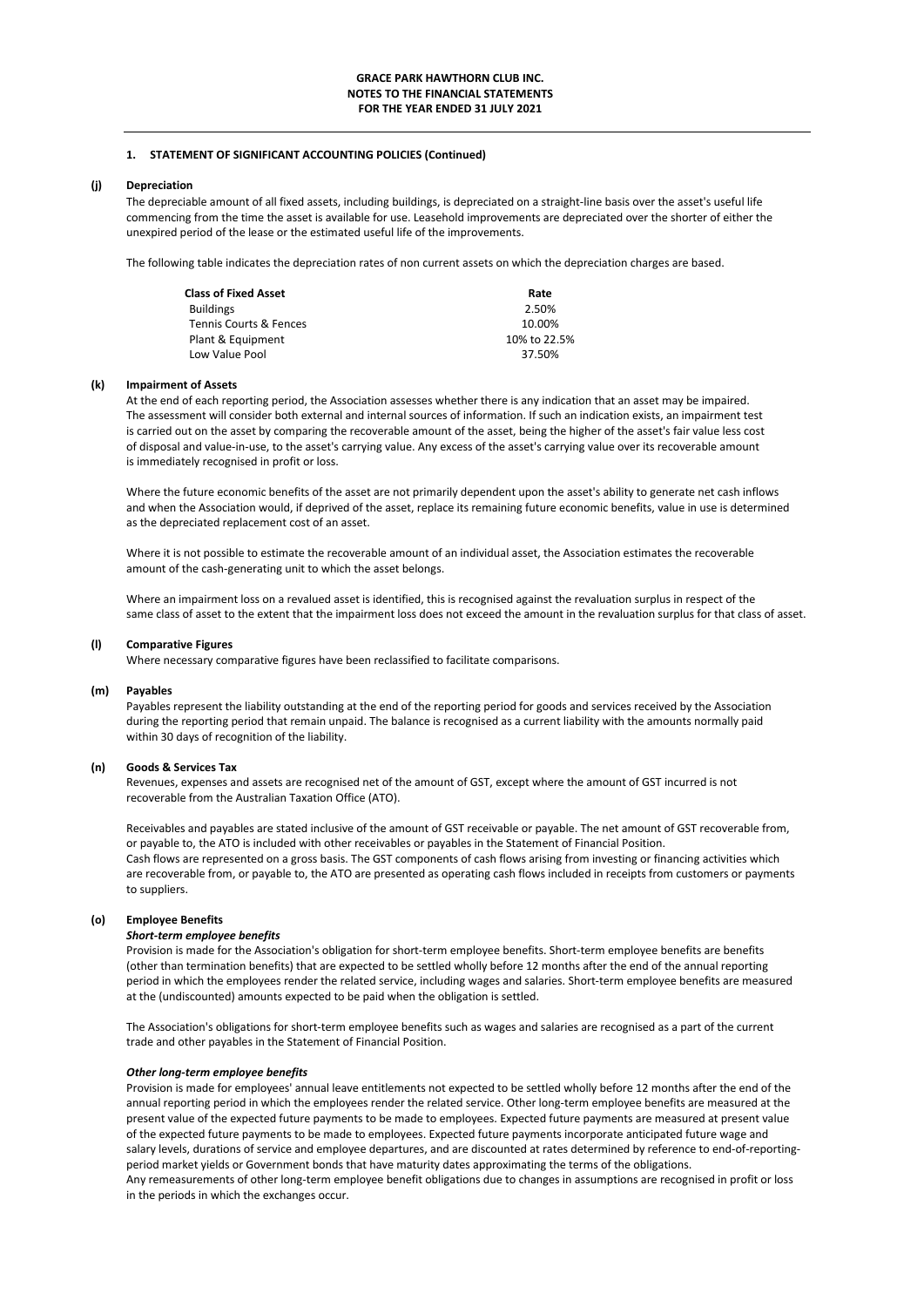#### **On-Costs**

Employee benefit on-costs, such as superannuation and workers compensation are recognised together with the provisions for employee benefits.

### **Superannuation**

Contributions to contribution superannuation plans are expensed when incurred.

#### **(p) Borrowings**

All borrowings are initially recognised at fair value on the consideration received, less directly attributable transaction costs. The measurement basis subsequent to initial recognition depends on, whether the Association has categorised its borrowings as either, financial liabilities designated at fair value through profit and loss, or financial liabilities at amortised cost. Any difference between the initial recognised amount and the redemption value being recognised in net result over the period of the interest bearing liability using the effective interest rate method.

### **(q) Income Recognition**

Revenue is recognised in accordance with AASB 15 *Revenue from Contracts with Customers* and AASB 1058: *Income for*  Not-for-Profit Entities.

 Income is recognised as revenue to the extent it is earned. Unearned income at reporting date is reported as income received in advance.

Amounts disclosed as revenue are, where applicable, net of returns, allowances and duties and taxes.

#### **Memberships**

Membership income is recognised when the cash is received.

#### **Interest**

Interest revenue is recognised on a proportional basis taking into account the interest rates applicable to the financial asset.

#### **Other Income**

Other income is recognised as revenue when the cash is received.

#### **(r) Leases**

Under AASB 16 *Leases,* at inception of a contract, the Club assesses if the contract contains or is a lease. If there is a lease present, a right-of-use asset and a corresponding lease liability are recognised by the Club, where the Club is a lessee. However, all contracts that are classified as short-term (lease with remaining lease term of 12 months or less) and leases of low value (where the value of the underlying asset when new is less than \$10,000) are recognised as operating expenses on a straight-line basis over the term of the lease.

Initially, the lease liability is measured at the present value of the lease payments still to be paid at commencement date. The lease payments are discounted at the interest rate implicit in the lease. If this rate cannot be readily determined, the Club used the incremental borrowing rate.

Lease payments included in the measurement of the lease liability are as follows:

- fixed lease payments less any lease incentives;
- variable lease payments that depend on an index or rate, initially measured using the index or rate at the commencement date;
- the amount expected to be payable by the lessee under residiual value guarantees'
- the exercise price of purchase options, if the lessee is reasonably certain to exercise the options;
- lease payments under extension options if the lessee is reasonably certain to exercise the options; and

The right-of-use assets comprise the initial measurement of the corresponding lease liability as mentioned above, any lease payments made at or before the commencement date as well as any initial direct costs. The subsequent measurement of the right-of-use assets is at cost less accumulated depreciation and any impairment losses. - payments of penalties for terminating the lease, if the lease term reflects the exercise of an option to terminate the lease.

Right-of-use assets are depreciated over the lease term or useful life of the underlying asset, whichever is the shortest. Where a lease transfers ownership of the underlying asset or the cost of the right-of-use asset reflect that the Club anticipates to exercise a purchase option, the specific asset is depreciated over the useful life of the underlying asset.

Grace Park Hawthrorn Club Inc. does not have any contracts that classify as leases under AASB 16: *Leases.*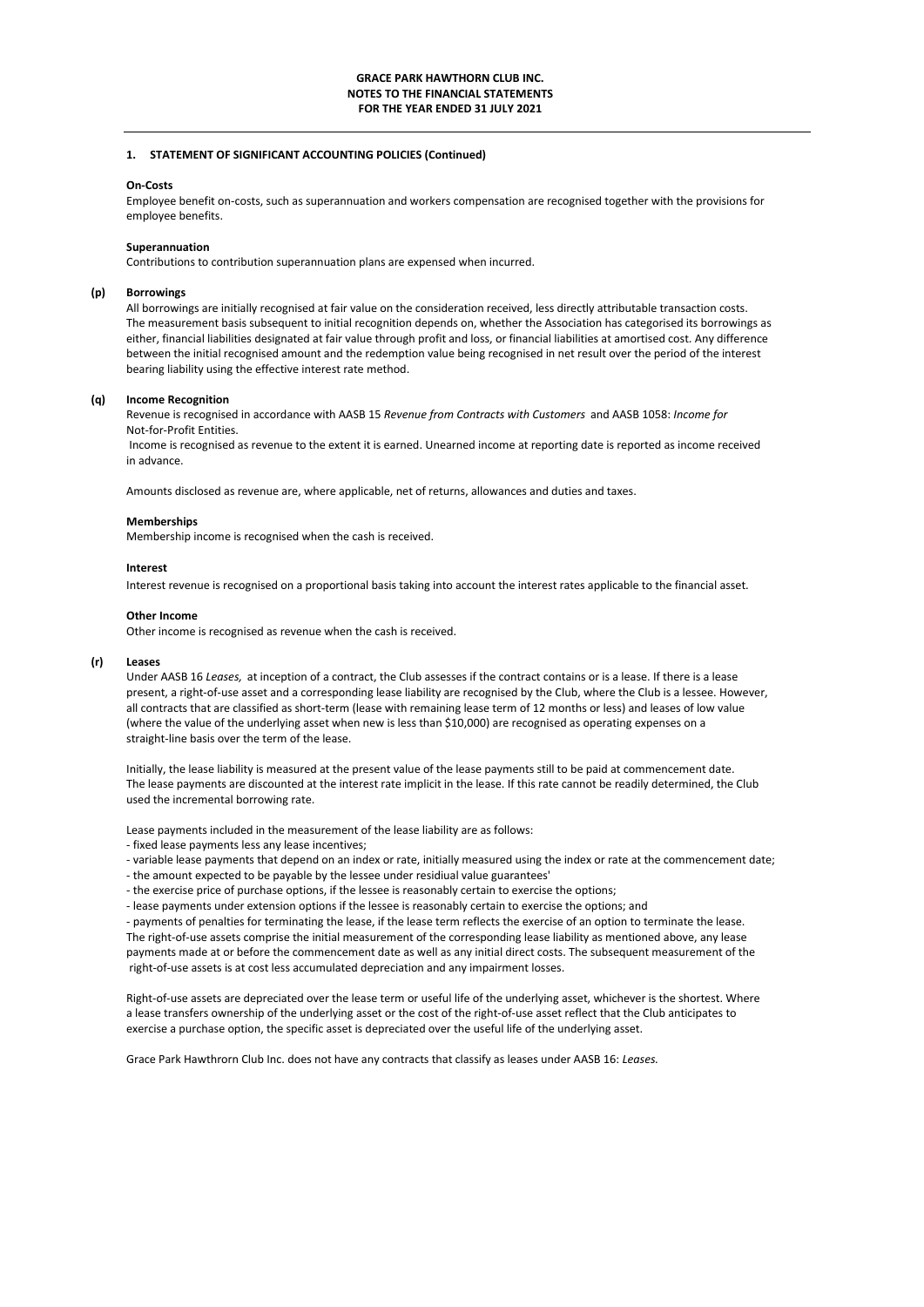# **NOTES TO THE FINANCIAL STATEMENTS FOR THE YEAR ENDED 31 JULY 2021 GRACE PARK HAWTHORN CLUB INC.**

|                                                       | 2021<br>\$ | 2020<br>\$ |
|-------------------------------------------------------|------------|------------|
| 2. REVENUE                                            |            |            |
| <b>Revenue from Operating Activities</b>              |            |            |
| <b>Bar Sales</b>                                      | 79,886     | 71,360     |
| <b>Bar Food Sales</b>                                 | 12,432     | 39,383     |
| Functions Sales - Drink & Food                        | 38,756     | 54,123     |
| Gym Hire                                              | 3,413      | 6,067      |
| Hire of Facilities                                    | 14,000     | 22,533     |
| <b>Membership Subscriptions</b>                       | 115,992    | 236,692    |
| Tennis & Squash                                       | 37,775     | 73,873     |
| <b>Tournament Fees</b>                                | 5,672      | 417        |
| <b>Visitor Fees</b>                                   | 344        | 627        |
| <b>Subtotal Revenue from Operating Activities</b>     | 308,270    | 505,075    |
| <b>Revenue from Non-Operating Activities</b>          |            |            |
| ATO - Cashflow Boost                                  | 5,000      | 15,000     |
| ATO - Jobkeeper Subsidy                               | 43,800     | 36,000     |
| Fundraising                                           | 1,364      | 10,634     |
| <b>Grant Received</b>                                 | 59,700     | 11,000     |
| Other Income                                          | 399        | 11,377     |
| Rental Income                                         | 5,917      | 10,985     |
| Sponsorships                                          | 6,513      | 6,199      |
| <b>Subtotal Revenue from Non-Operating Activities</b> | 122,693    | 101,195    |
|                                                       |            |            |
| TOTAL REVENUE FROM ORDINARY ACTIVITIES                | 430,963    | 606,270    |
|                                                       |            |            |
| 3. EMPLOYEE EXPENSES                                  |            |            |
| Salaries & Wages                                      | 149,731    | 127,773    |
| Superannuation                                        | 12,675     | 9,120      |
| Workcover                                             | 1,515      | 1,529      |
| <b>TOTAL EMPLOYEE EXPENSES</b>                        | 163,921    | 138,422    |
|                                                       |            |            |
| 4. DEPRECIATION                                       |            |            |
| <b>Buildings</b>                                      | 92,207     | 94,089     |
| Courts & Fences                                       | 7,699      | 5,857      |
| Plant & Equipment                                     | 4,793      | 5,073      |
| Low Value Pool                                        | 192        | 308        |
| <b>TOTAL DEPRECIATION</b>                             | 104,891    | 105,327    |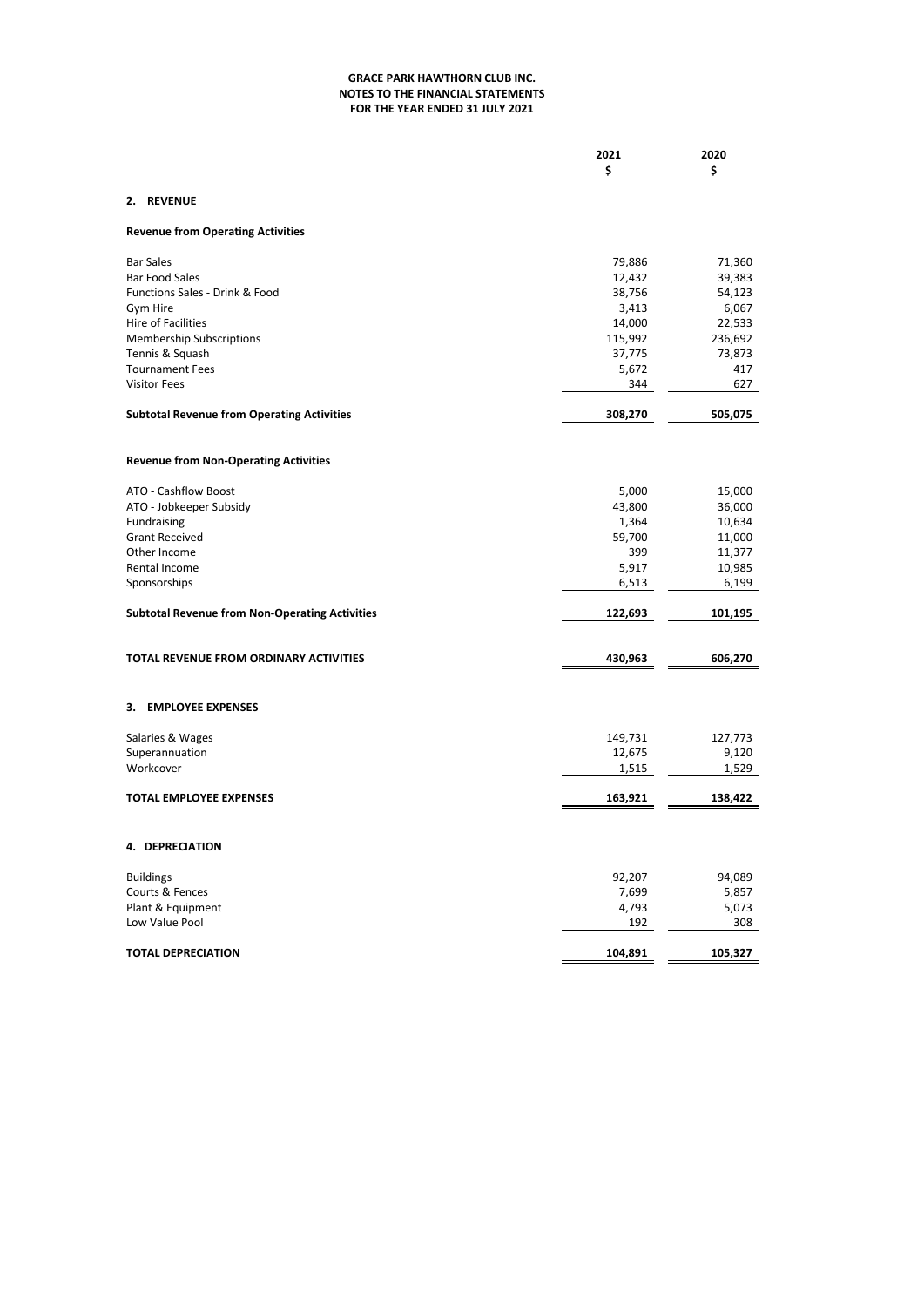# **FOR THE YEAR ENDED 31 JULY 2021 NOTES TO THE FINANCIAL STATEMENTS GRACE PARK HAWTHORN CLUB INC.**

|                         | 2021 | 2020 |
|-------------------------|------|------|
| 5. OPERATIONAL EXPENSES |      |      |

| 9,032   | 2,700   |
|---------|---------|
| 6,128   | 905     |
| 2,744   | 118     |
| 698     | 687     |
| 160     | 75      |
| 18,762  | 4,485   |
|         |         |
| 5,355   | 6,035   |
| 5,907   | 7,935   |
| 28,629  | 29,070  |
| 7,302   | 5,089   |
| 18,911  | 24,225  |
| 4,170   | 5,757   |
| 349     |         |
| 8,751   | 18,572  |
| 20,693  | 13,230  |
| 13,328  | 15,344  |
| 3,008   | 3,977   |
| 12,484  |         |
| 3,765   | 1,632   |
| 3,257   | (121)   |
| 21,335  | 7,651   |
| 127     | 790     |
| 3,285   |         |
| 4,564   | 4,563   |
| 7,088   | 6,355   |
| 172,308 | 150,104 |
| 191,070 | 154,589 |
|         |         |
|         |         |
|         | 7,840   |
|         | 1,211   |
| 6,432   | 9,051   |
|         |         |
|         |         |
| 400     | 600     |
| 261,168 | 222,890 |
| 261,568 | 223,490 |
|         | 6,432   |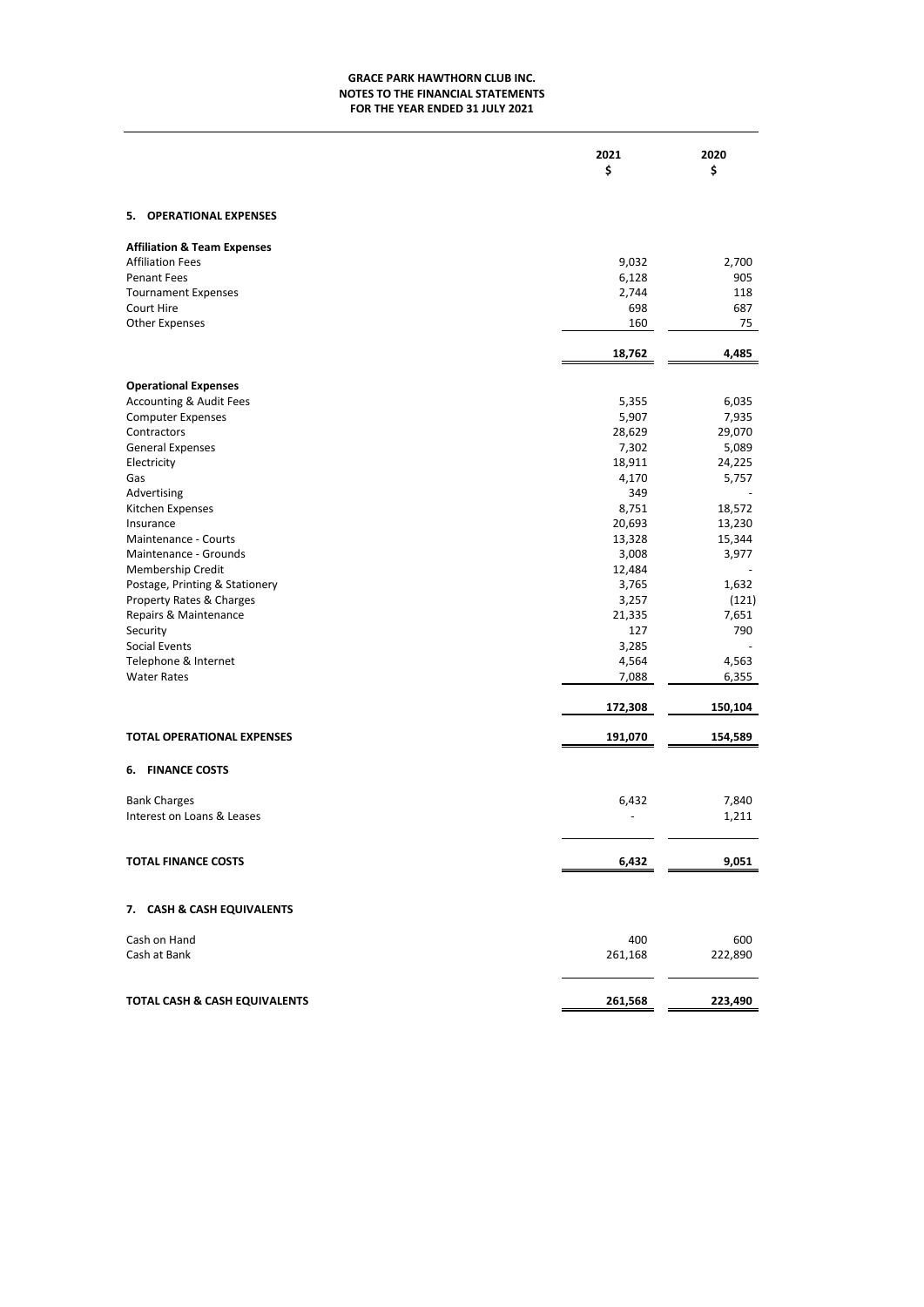# **NOTES TO THE FINANCIAL STATEMENTS GRACE PARK HAWTHORN CLUB INC. FOR THE YEAR ENDED 31 JULY 2021**

|                                                                       | 2021<br>\$              | 2020<br>\$             |
|-----------------------------------------------------------------------|-------------------------|------------------------|
| 8. PROPERTY, PLANT AND EQUIPMENT                                      |                         |                        |
| Freehold Land - at Cost                                               | 155,571                 | 155,571                |
| <b>Total Land</b>                                                     | 155,571                 | 155,571                |
| <b>Buildings Renovations at Cost</b><br>less Accumulated Depreciation | 4,694,180<br>(380, 305) | 4,694,180<br>(288,098) |
|                                                                       | 4,313,875               | 4,406,082              |
| <b>Total Buildings</b>                                                | 4,313,875               | 4,406,082              |
| Tennis Courts & Fences at Cost                                        | 175,217                 | 120,517                |
| less Accumulated Depreciation                                         | (75, 502)               | (67, 803)              |
|                                                                       | 99,715                  | 52,714                 |
| Plant & Equipment at Cost                                             | 183,287                 | 179,186                |
| less Accumulated Depreciation                                         | (138, 323)              | (133, 530)             |
|                                                                       | 44,964                  | 45,656                 |
| Low Value Pool at Cost                                                | 8,605                   | 8,605                  |
| less Accumulated Depreciation                                         | (8, 283)                | (8,091)                |
|                                                                       | 322                     | 514                    |
| TOTAL PROPERTY, PLANT AND EQUIPMENT                                   | 4,614,447               | 4,660,537              |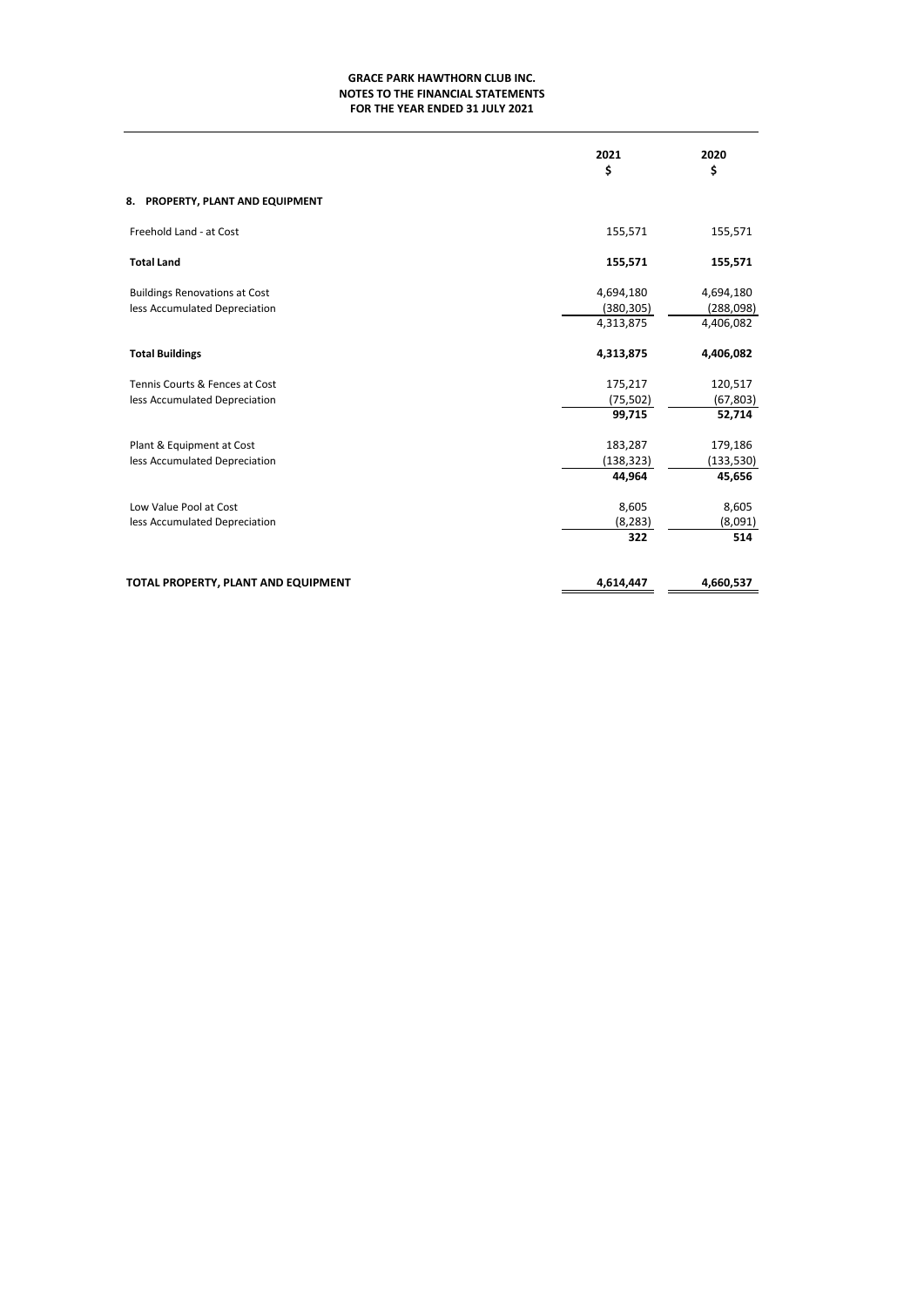# **GRACE PARK LAWN TENNIS CLUB INC. NOTES TO THE FINANCIAL STATEMENTS FOR THE YEAR ENDED 31 JULY 2021**

# **8. PROPERTY, PLANT AND EQUIPMENT (Continued)**

# **RECONCILIATION OF CARRYING VALUES OF ALL ASSET CLASSES**

Movement in the carrying amounts for each class of Property, Plant and Equipment between the beginning and the end of the current financial year.

|                                 | Freehold<br>Land<br>\$ | <b>Buildings</b><br>\$   | <b>Tennis Courts</b><br>& Fences<br>\$ | Plant<br>& Equipment<br>\$ | <b>Low Value</b><br>Pool<br>\$ | Total<br>\$ |
|---------------------------------|------------------------|--------------------------|----------------------------------------|----------------------------|--------------------------------|-------------|
| <b>Balance at 1 August 2019</b> | 155,571                | 4,500,171                | 58,571                                 | 46,122                     | 822                            | 4,761,257   |
| Additions                       |                        | $\overline{\phantom{a}}$ |                                        | 4,607                      |                                | 4,607       |
| Transfers                       |                        |                          |                                        |                            |                                |             |
| Disposals                       |                        | $\overline{a}$           |                                        | $\overline{a}$             |                                |             |
| <b>Depreciation Expense</b>     |                        | (94,089)                 | (5,857)                                | (5,073)                    | (308)                          | (105, 327)  |
| Balance at 31 July 2020         | 155,571                | 4,406,082                | 52,714                                 | 45,656                     | 514                            | 4,660,537   |
| Additions                       |                        |                          | 54,700                                 | 4,101                      |                                | 58,801      |
| Transfers                       |                        |                          |                                        |                            | ۰                              |             |
| Disposals/Refunds               |                        | $\overline{a}$           |                                        | $\overline{a}$             |                                |             |
| <b>Depreciation Expense</b>     |                        | (92, 207)                | (7,699)                                | (4, 793)                   | (192)                          | (104, 891)  |
| Balance at 31 July 2021         | 155,571                | 4,313,875                | 99,715                                 | 44,964                     | 322                            | 4,614,447   |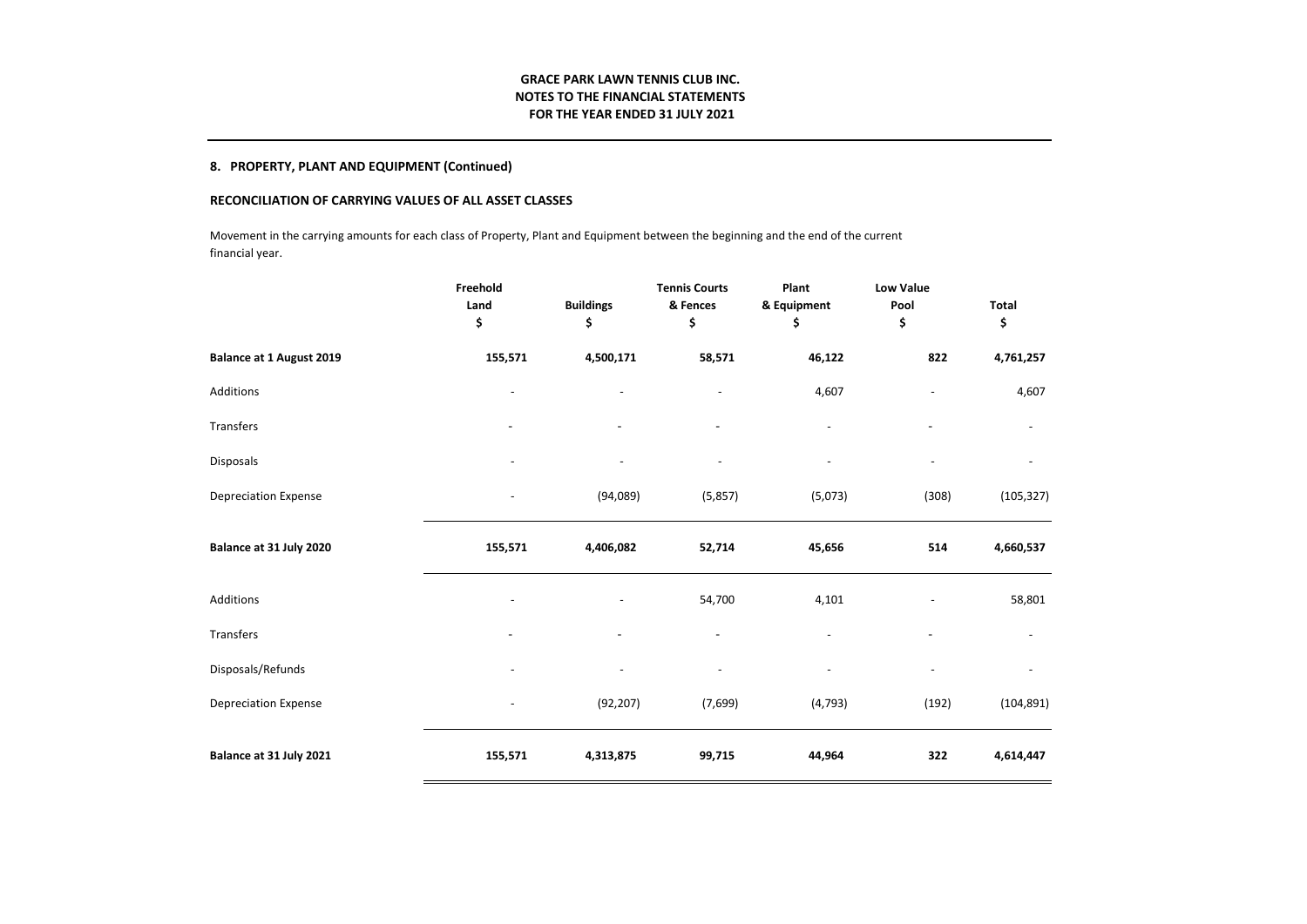# **NOTES TO THE FINANCIAL STATEMENTS FOR THE YEAR ENDED 31 JULY 2021 GRACE PARK HAWTHORN CLUB INC.**

|                                                                                 | 2021<br>\$ | 2020<br>\$       |
|---------------------------------------------------------------------------------|------------|------------------|
| 9.<br><b>TRADE &amp; OTHER PAYABLES</b>                                         |            |                  |
| <b>Trade Payables</b><br>Amounts Payable to ATO                                 | 6,347      | 11,776<br>10,033 |
| Sundry Payables & Accruals                                                      | 4,621      | 5,440            |
| <b>TOTAL TRADE &amp; OTHER PAYABLES</b>                                         | 10,968     | 27,249           |
| 10. PROVISIONS                                                                  |            |                  |
| Current<br>Employee Benefits (refer note 10a)                                   | 6,138      | 9,051            |
| <b>Non Current</b><br>Employee Benefits (refer note 10a)                        | 705        | 675              |
| <b>TOTAL PROVISIONS</b>                                                         | 6,843      | 9,726            |
| 10a. EMPLOYEE BENEFITS                                                          |            |                  |
| Current<br>Annual Leave at nominal value<br>Long Service Leave at present value | 6,138      | 2,133<br>6,918   |
| <b>Non Current</b>                                                              | 6,138      | 9,051            |
| Long Service Leave at present value                                             | 708        | 675              |
| <b>TOTAL EMPLOYEE BENEFITS</b>                                                  | 6,846      | 9,726            |
| 11. INTEREST BEARING LIABILITIES                                                |            |                  |
| Current<br>Loan - Tennis Australia                                              | 9,953      | 9,832            |
|                                                                                 | 9,953      | 9,832            |
| <b>Non Current</b><br>Loan - Tennis Australia                                   | 32,823     | 44,180           |
|                                                                                 | 32,823     | 44,180           |
| TOTAL INTEREST BEARING LIABILITIES                                              | 42,776     | 54,012           |

*The Tennis Australia loan is to be repaid over 8 years via quarterly instalments, commencing October 2017.*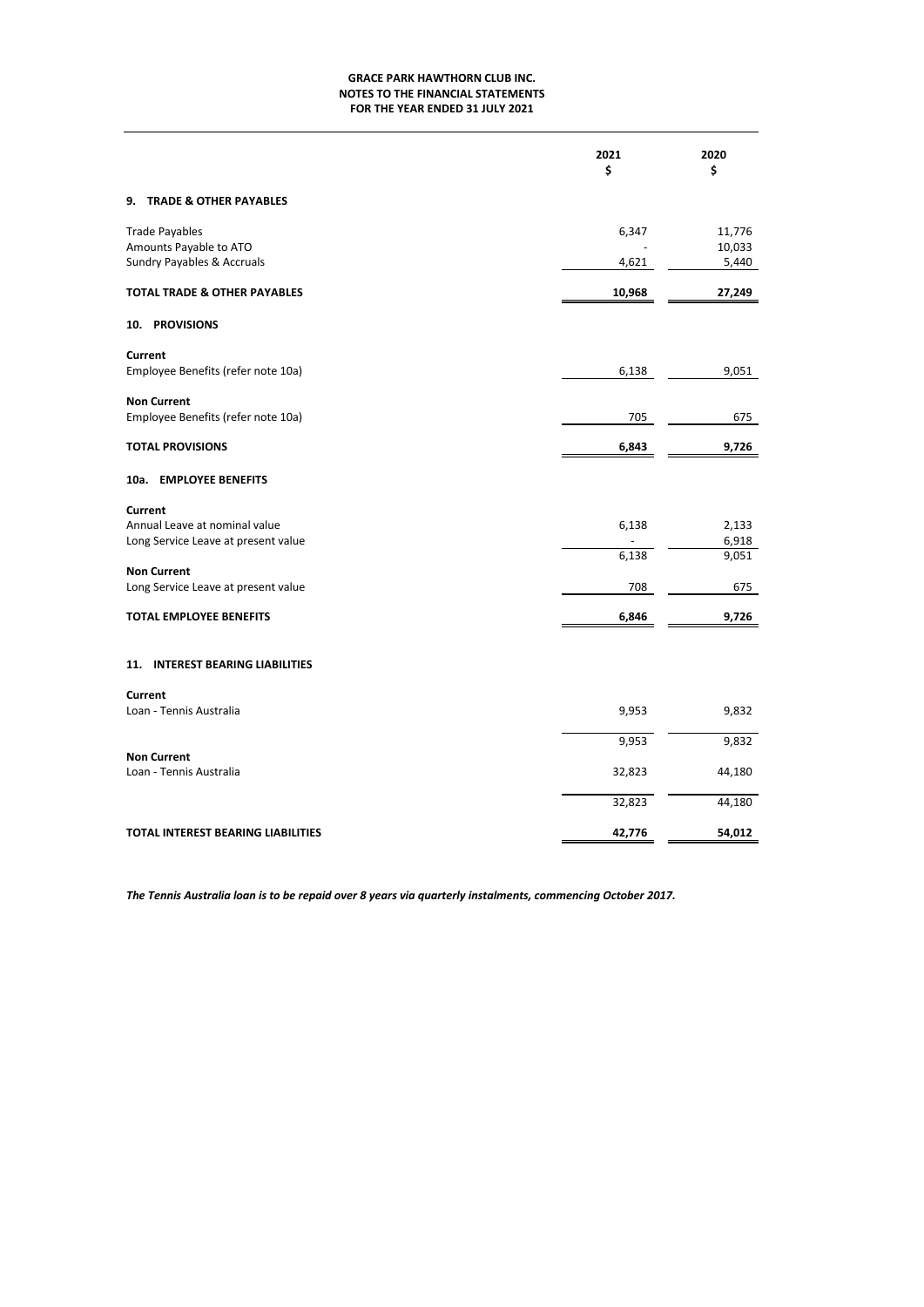## **12. COMMITMENTS FOR EXPENDITURE**

At the date of this report, the Club had not entered into any agreement for capital expenditure.

# **13. CONTINGENT LIABILITIES AND CONTINGENT ASSETS**

The Committee of Management was not aware on any contingent assets as at 31 July 2021.

The Committee of Management was not aware on any contingent liabilities as at 31 July 2021.

### **14. EVENTS AFTER THE BALANCE SHEET DATE**

The COVID-19 pandemic has created economic uncertainity. Actual economic events and conditions in the future may be materially different from those estimated by the Club at the reporting date. As responses by government continue to evolve, management recognises that it is difficult to reliably estimate with certainity the potential impact of the pandemic after the reporting date on the Club, its operations, its future results and financial position. The state of emergency in Victoria was extended until 16th December 2021 and the state of disaster is still in place.

No other matters or circumstances have arisen since the end of the financial year which significantly affected or may significantly affect the operations of the Club, the results of those operations, or the state of affairs of the Club in subsequent financial years.

## **15. RELATED PARTY TRANSACTIONS**

There were no transactions with related parties during the year.

# **16. CASH FLOW INFORMATION**

For the purpose of the Statement of Cash Flows, cash includes cash on hand and cash in banks. Cash at the end of the year as shown in the Statement of Cash Flows is reconciled to the related items in the Statement of Financial Position as follows:

|                                                                                | <b>Note</b> | 2021<br>\$ | 2020<br>\$ |
|--------------------------------------------------------------------------------|-------------|------------|------------|
| Cash & Cash Equivalents - Operational Funds                                    | (7)         | 261,568    | 223,490    |
| <b>TOTAL CASH</b>                                                              |             | 261,568    | 223,490    |
| <b>Reconciliation of Cash Flow from Operations with Profit from Operations</b> |             |            |            |
| <b>Profit from Operations</b>                                                  |             | (98, 586)  | 118,805    |
| Cash flows excluded from profit attributable to operating activities           |             |            |            |
| - Depreciation                                                                 |             | 104,891    | 105,327    |
| - (Increase)/Decrease in Inventories                                           |             | (3,072)    | 2,162      |
| - (Increase)/Decrease in Trade & Other Receivables                             |             | 7,663      | 5,646      |
| - Increase/(Decrease) in Trade & Other Payables                                |             | (16, 281)  | 70         |
| - Increase/(Decrease) in Income in Advance                                     |             | 116,380    |            |
| - Increase/(Decrease) in Employee Benefits                                     |             | (2,880)    | 2,136      |
| NET CASH FLOWS FROM OPERATING ACTIVITIES                                       |             | 108,115    | 234,146    |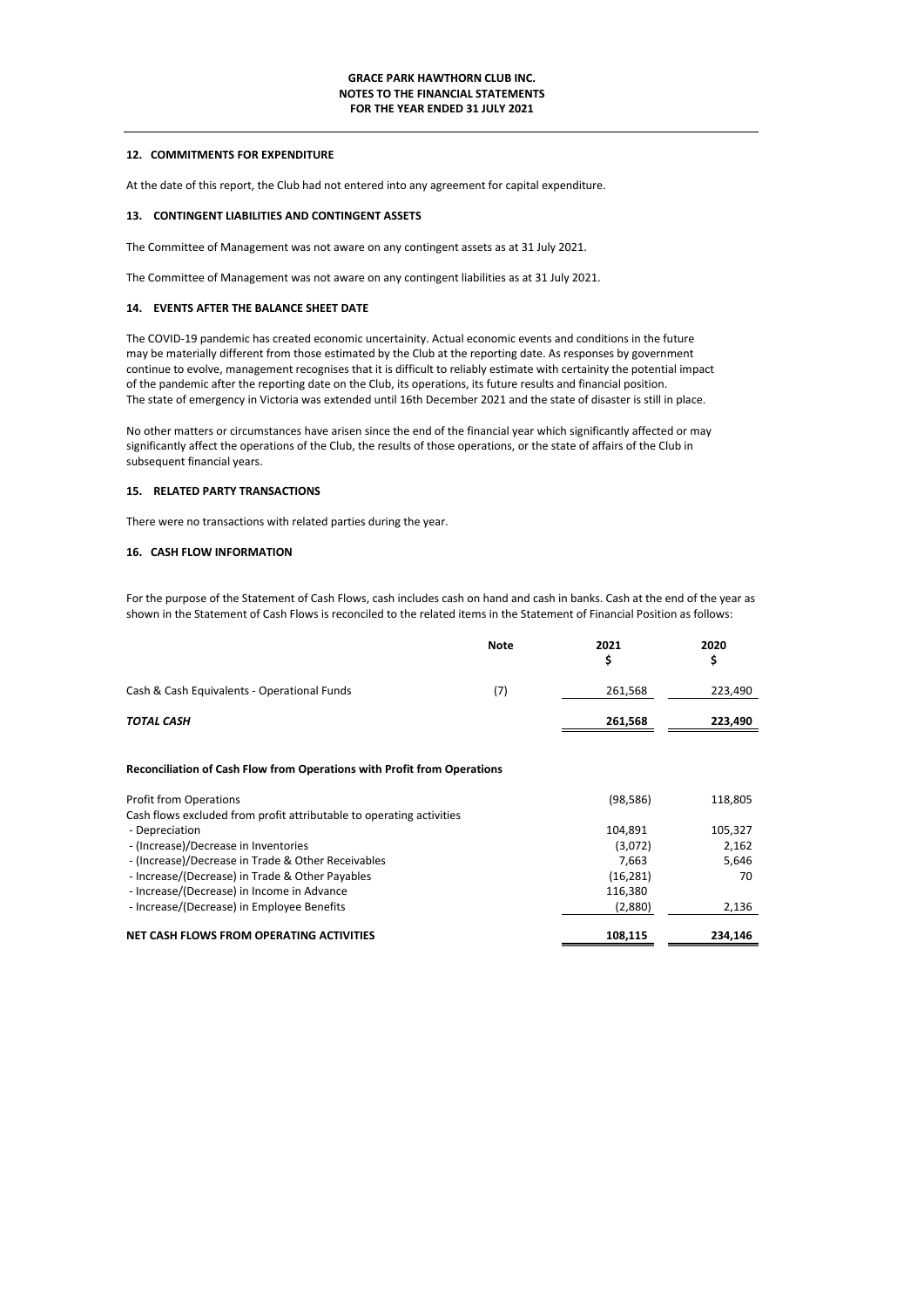# **17. FINANCIAL RISK MANAGEMENT**

# **Financial Risk Management Objectives and Policies**

Grace Park Hawthorn Club Inc.'s principal financial instruments comprise of deposits with banks, accounts receivable and payable and interest bearing liabilities.

The totals for each category of financial instruments, measured in accordance with *AASB 139* as detailed in the accounting policies to these financial statements, are as follows:

|                               | <b>Note</b> | Carrying<br>Amount<br>2021 | Carrying<br>Amount<br>2020 |
|-------------------------------|-------------|----------------------------|----------------------------|
| <b>Financial Assets</b>       |             |                            |                            |
| Cash & Cash Equivalents       | (7)         | 261,568                    | 223,490                    |
| Trade & Other Receivables     |             | 27                         | 302                        |
| <b>Total Financial Assets</b> |             | 261,595                    | 223,792                    |

## **Financial Liabilities**

| At amortised cost                  |      |        |        |
|------------------------------------|------|--------|--------|
| Trade & Other Payables             | (9)  | 10.968 | 17.216 |
| Interest Bearing Liabilities       | (11) | 42.776 | 54,012 |
| <b>Total Financial Liabilities</b> |      | 53.744 | 71.228 |

### **Financial Risk Management Policies**

The Association's Committee is responsible for, among other issues, monitoring and managing financial risk exposures of the Association.

## **Specific Financial Risk Exposures and Management**

The main risks the association is exposed to through its financial instruments are credit risk, liquidity risk and market risk relating to interest rate risk and equity price risk.

### **(a) Credit risk**

Exposure to credit risk relating to financial assets arises from the potential non-performance by counterparties of contract obligations that could lead to a financial loss to Grace Park Hawthorn Club Inc.

The Association does not have any material credit risk exposures.

### *Credit risk exposures*

The maximum exposure to credit risk, by class of recognised financial assets at the end of the reporting period is equivalent to the carrying value and classification of those financial assets (net of any provisions) as presented in the Statement of Financial Position.

Trade and other receivables that are neither past due or impaired are considered to be of high credit quality.

The entity has no significant concentration of credit risk exposure to any single counterparty or group of counterparties.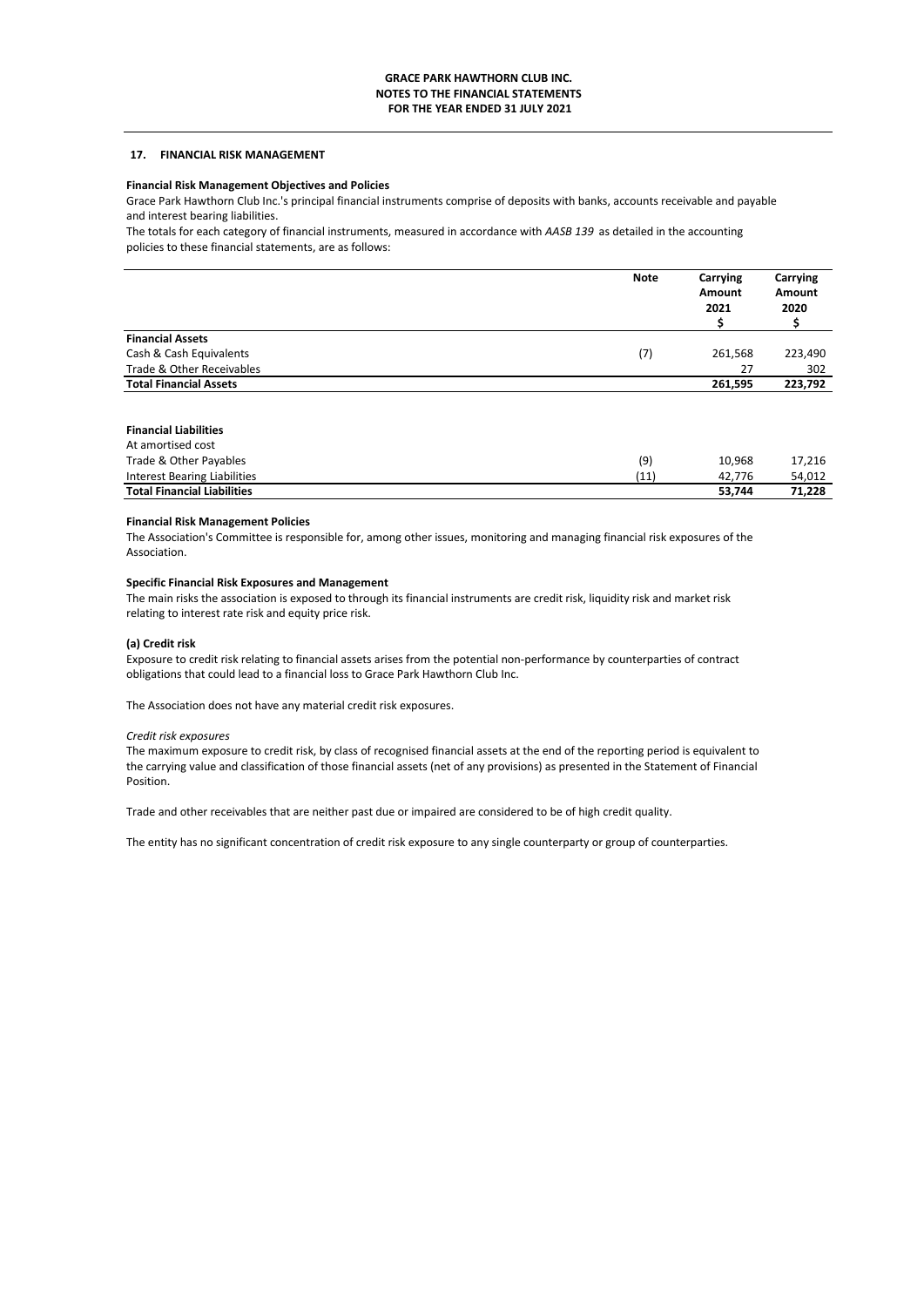# **17. FINANCIAL RISK MANAGEMENT (Continued)**

# **(b) Liquidity Risk**

Liquidity risk arises from the possibility that Grace Park Hawthorn Club Inc. might encounter difficulty in settling its debts or otherwise meeting its obligations related to financial liabilities. Grace Park Hawthorn Club Inc. manages this risk through the following mechanisms:

- preparing forward-looking cash flow analysis in relation to its operational, investing and financing activities; and
- only investing surplus cash with major financial institutions.

The table below discloses the contractual maturity analysis for Grace Park Hawthorn Club Inc.'s financial liabilities.

# **Financial liability and financial assets maturity analysis**

|                                                   | <b>Within 1 Year</b> |            | 1 to 5 Years |            | <b>Over 5 Years</b> |            | <b>Total</b> |            |
|---------------------------------------------------|----------------------|------------|--------------|------------|---------------------|------------|--------------|------------|
|                                                   | 2021<br>\$           | 2020<br>\$ | 2021<br>\$   | 2020<br>\$ | 2021<br>\$          | 2020<br>\$ | 2021<br>\$   | 2020<br>\$ |
| <b>Financial Liabilities due for</b><br>payment   |                      |            |              |            |                     |            |              |            |
| Trade & Other<br>Payables                         | 10,968               | 17,216     |              |            |                     |            | 10,968       | 17,216     |
| <b>Interest Bearing</b><br>Liabilities            | 9,953                | 9,832      | 32,823       | 44,180     |                     |            | 42,776       | 54,012     |
| <b>Total contractual outflows</b>                 | 20,921               | 27,048     | 32,823       | 44,180     |                     | ۰          | 53,744       | 71,228     |
| <b>Total expected outflows</b>                    | 20,921               | 27,048     | 32,823       | 44,180     |                     |            | 53,744       | 71,228     |
| <b>Financial Assets - Cash flow</b><br>realisable |                      |            |              |            |                     |            |              |            |
| Cash & Cash<br>Equivalents                        | 261,568              | 223,490    |              |            |                     |            | 261,568      | 223,490    |
| Trade & Other<br>Receivables                      | 27                   | 302        |              |            |                     |            | 27           | 302        |
| <b>Total anticipated inflows</b>                  | 261,595              | 223,792    |              |            |                     |            | 261,595      | 223,792    |
| Net (outflow)/inflow on                           | 240,674              | 196,744    | (32, 823)    | (44, 180)  |                     |            | 207,851      | 152,564    |
| financial instruments                             |                      |            |              |            |                     |            |              |            |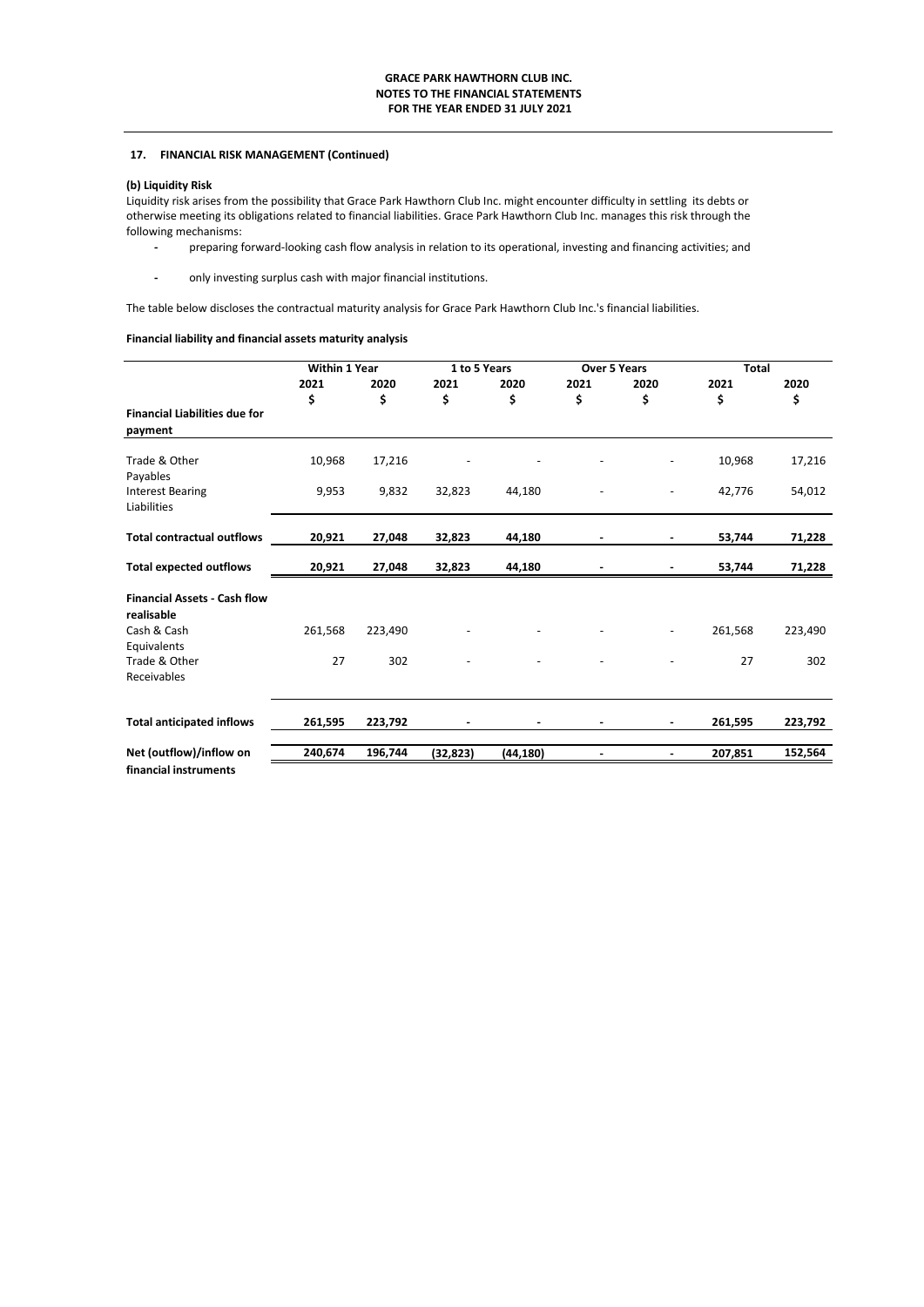### **17. FINANCIAL RISK MANAGEMENT (Continued)**

## **(c) Market Risk**

# *(i) Interest rate risk*

The financial assets of Grace Park Hawthorn Club Inc. are not exposed to any significant interest rate risk since cash balances are maintained at various fixed interest rates.

Interest rate risk refers to the risk that the value of a financial instrument or cash flows associated with the instrument will fluctuate due to changes in market interest rates. Interest rate risk arises from interest bearing financial assets and liabilities that are used.

The interest rate exposure on the debt portfolio is managed by appropriate budgeting strategies and by managing in accordance with target maturity profiles.

### *(ii) Price risk*

Price risk relates to the risk that the fair value of future cash flows of a financial instrument will fluctuate because of changes in market prices.

Grace Park Hawthorn Club Inc. is exposed to insignificant foreign currency risk and other price risks.

#### **Sensitivity analysis**

The following table illustrates sensitivities to the Association's exposure to changes in interest rates. The table indicates the impact on how profit at the end of the reporting period would have been affected by changes in the relevant risk variable that management considers reasonably possible. These sensitivities assume that the movement in a particular variable is independent of other variables.

- A parallel shift of + 1% and -2% in market interest rates (AUD).

|                              |         | <b>Interest Rate Risk</b> |              |        |              |  |
|------------------------------|---------|---------------------------|--------------|--------|--------------|--|
|                              |         |                           | $-2%$        | $+1%$  |              |  |
|                              |         | $-200$                    | basis points | $+100$ | basis points |  |
|                              |         | Profit                    | Equity       | Profit | Equity       |  |
| 2021                         |         |                           |              |        |              |  |
| <b>Financial Assets</b>      |         |                           |              |        |              |  |
| Cash and Cash Equivalents    | 261,568 | (5,231)                   | (5,231)      | 2,616  | 2,616        |  |
| Trade & Other Receivables    | 27      |                           |              |        |              |  |
| <b>Financial Liabilities</b> |         |                           |              |        |              |  |
| Trade & Other Payables       | 10,968  |                           |              |        |              |  |
| Interest Bearing Liabilities | 42,776  | 856                       | 856          | (428)  | (428)        |  |

No sensitivity analysis has been performed on foreign exchange risk as the Association is not exposed to foreign currency fluctuations.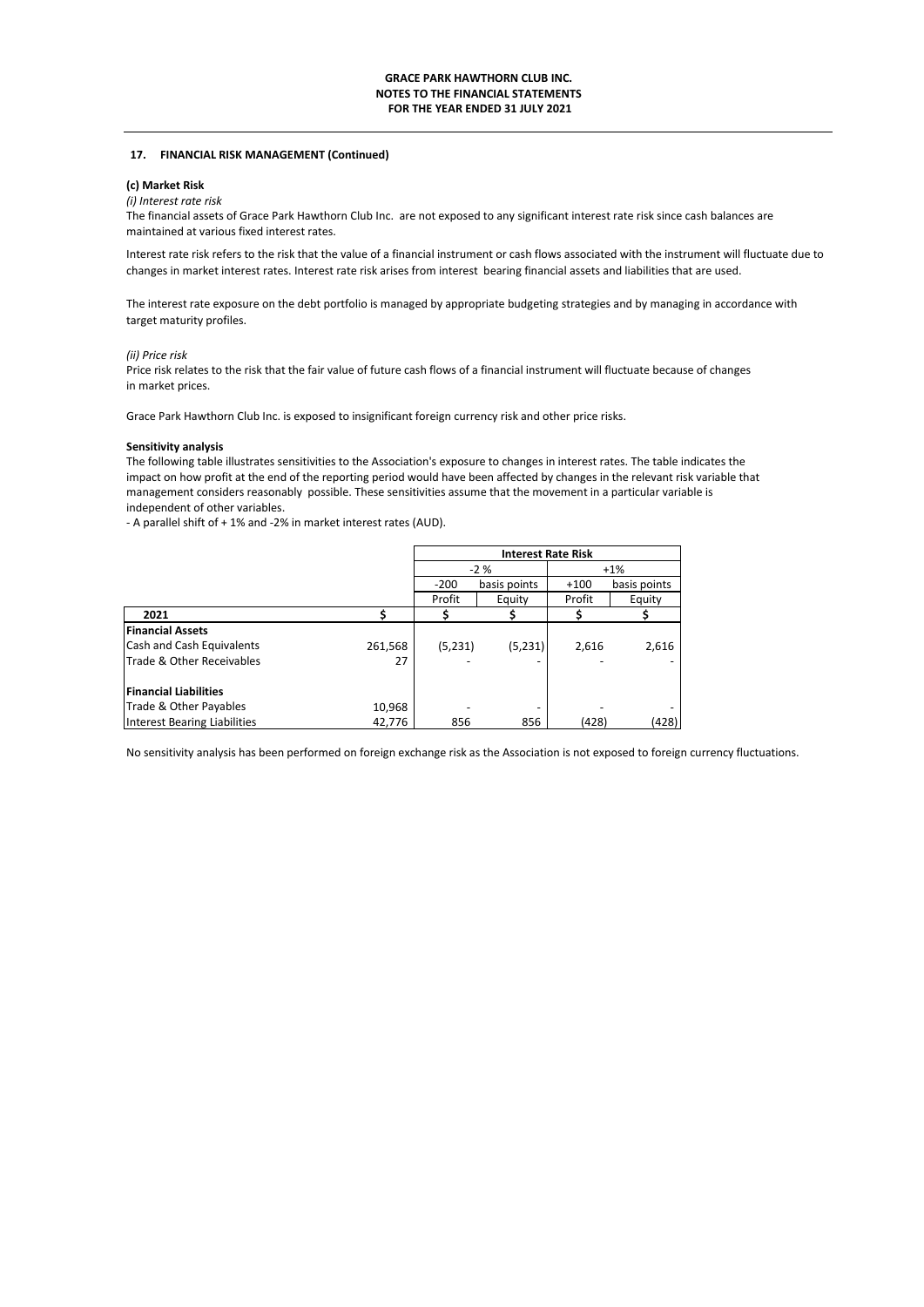# **17. FINANCIAL RISK MANAGEMENT (Continued)**

## **Net Fair Values**

## *Fair value estimation*

The fair values of financial assets and liabilities are presented in the following table and can be compared to their carrying values as presented in the Statement of Financial Position. Fair values are those amounts at which an asset could be exchanged, or a liability settled, between knowledgeable, willing parties in an arm's length transaction.

Differences between fair values and carrying values of financial instruments with fixed interest rates are due to the change in discount rates being applied by the market since their initial recognition by the Association. Most of these instruments which re carried at amortised cost (i.e. trade receivables, loan liabilities) are to be held until maturity and therefore the net fair value figures calculated bear little relevance to the Association.

## **Net Fair Value**

|                                     | <b>Net</b><br>Carrying<br>Amount<br>2021<br>\$ | <b>Net</b><br>Fair<br>Value<br>2021<br>\$ | <b>Net</b><br>Carrying<br>Amount<br>2020<br>\$ | <b>Net</b><br>Fair<br>Value<br>2020<br>\$ |
|-------------------------------------|------------------------------------------------|-------------------------------------------|------------------------------------------------|-------------------------------------------|
| <b>Financial Assets</b>             |                                                |                                           |                                                |                                           |
| Cash & Cash Equivalents             | 261,568                                        | 261,568                                   | 223,490                                        | 223,490                                   |
| Trade & Other Receivables           | 27                                             | 27                                        | 302                                            | 302                                       |
| <b>Total Financial Assets</b>       | 261,595                                        | 261,595                                   | 223,792                                        | 223,792                                   |
| <b>Financial Liabilities</b>        |                                                |                                           |                                                |                                           |
| Trade & Other Payables              | 10,968                                         | 10,968                                    | 17,216                                         | 17,216                                    |
| <b>Interest Bearing Liabilities</b> | 42,776                                         | 42,776                                    | 54,012                                         | 54,012                                    |
| <b>Total Financial Liabilities</b>  | 53,744                                         | 53,744                                    | 71,228                                         | 71,228                                    |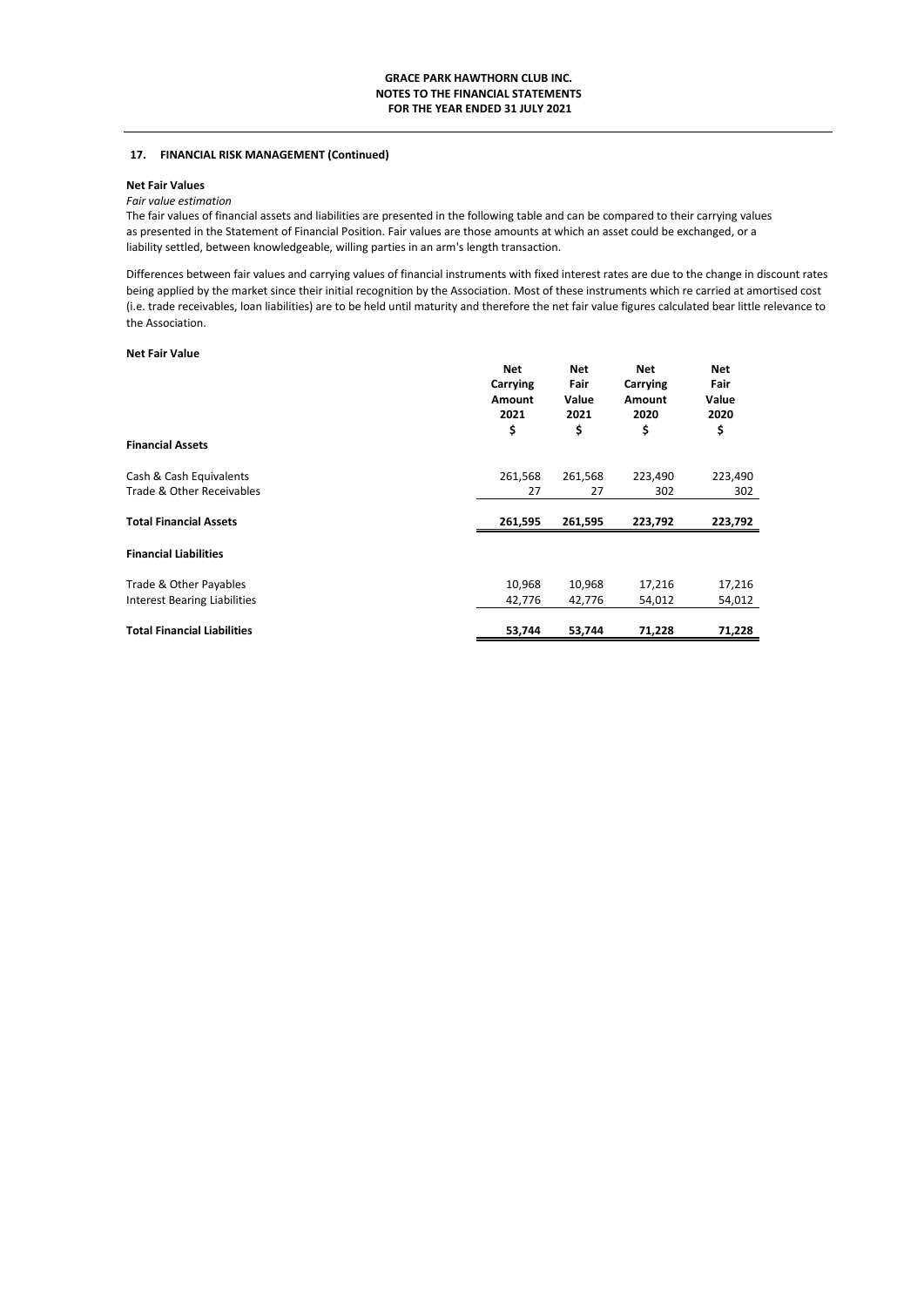## **AND PERFORMANCE FOR THE YEAR ENDED 31 JULY 2021 GRACE PARK HAWTHORN CLUB INC. ANNUAL STATEMENTS GIVE TRUE AND FAIR VIEW OF FINANCIAL POSITION**

We, the contract of the contract of the contract of the contract of the contract of the contract of the contract of the contract of the contract of the contract of the contract of the contract of the contract of the contra

………………………………………………….

………………………………………………….

being members of Grace Park Hawthorn Club Inc. certify that:

The Statements attached to this certificate give a true and fair view of the financial position and performance

of Grace Park Hawthorn Club Inc. during and at the end of the financial year for the Association ending on 31 July 2021.

**PRESIDENT -**

**TREASURER -** 

Dated this day of 2021.